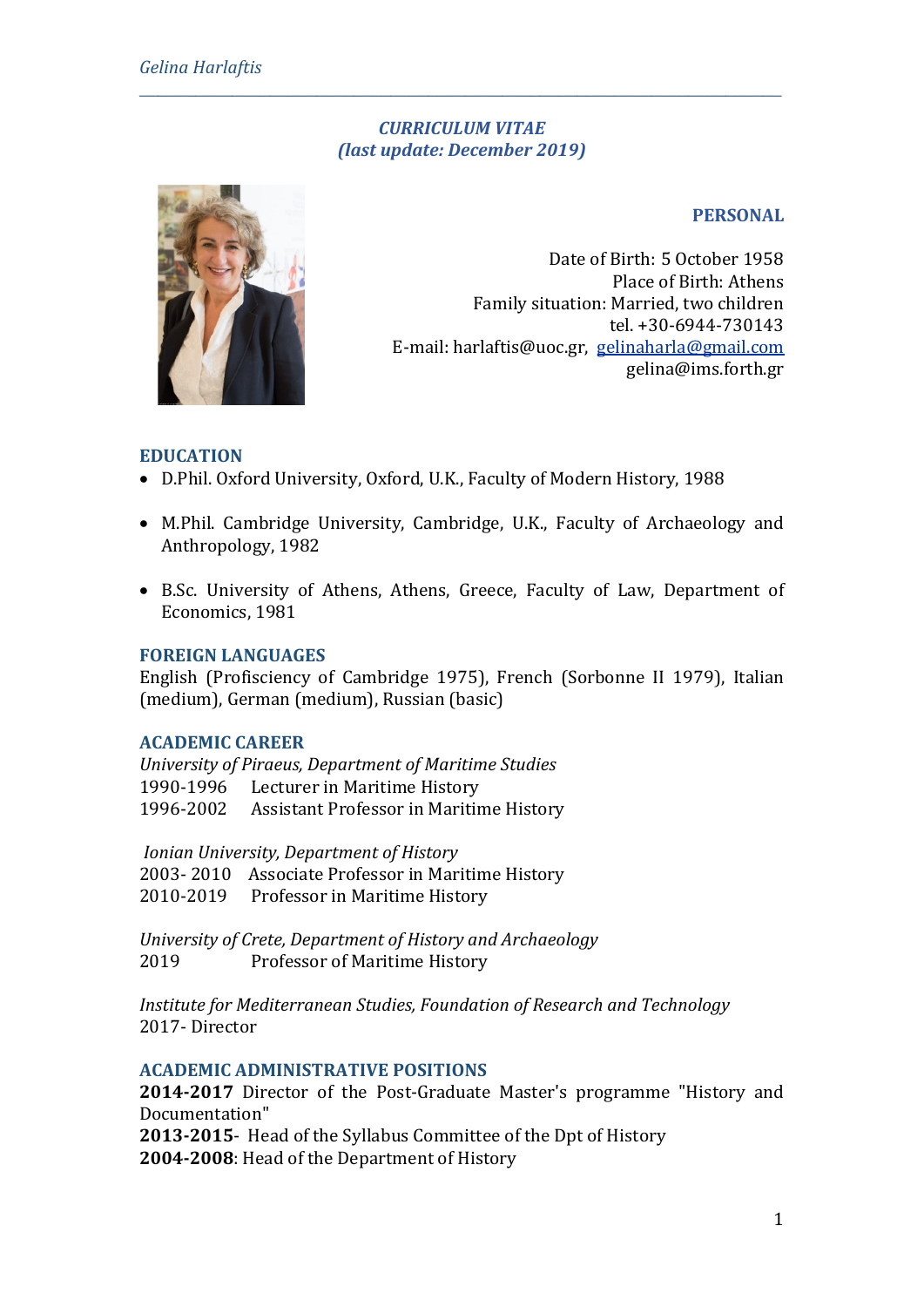**2003-2007** Department Representative in the Research Committee of the Dpt of History of the Ionian University

*\_\_\_\_\_\_\_\_\_\_\_\_\_\_\_\_\_\_\_\_\_\_\_\_\_\_\_\_\_\_\_\_\_\_\_\_\_\_\_\_\_\_\_\_\_\_\_\_\_\_\_\_\_\_\_\_\_\_\_\_\_\_\_\_\_\_\_\_\_*

**2003-2004** Organisation of the Open Lectures of the Dpt of History of the Ionian University

**1992-2002** Organisation of the Open Lectures of the Dpt of Maritime Studies of the University of Piraeus

**1992-2002** Academic Advisor of the ERASMUS project of the Dpt of Maritime Studies of the University of Piraeus

### **COURSES TAUGHT**

- International Maritime Economic History  $16<sup>th</sup> 20<sup>th</sup>$  centuries<br>• History of the Seas,  $15<sup>th</sup> 20<sup>th</sup>$  centuries
- History of the Seas,  $15<sup>th</sup>$ -20<sup>th</sup> centuries<br>• European Economic History,  $16<sup>th</sup>$ -20<sup>th</sup>
- European Economic History, 16th-20th centuries
- Greek Maritime Economic History, 19th-20th centuries<br>• Greek Maritime History.  $18^{th}$ -21<sup>st</sup> centuries
- Greek Maritime History, 18<sup>th</sup>-21<sup>st</sup> centuries<br>• Maritime Business History
- Maritime Business History
- Business History
- History of Greek Diaspora<br>• Global History, 19<sup>th</sup>-20<sup>th</sup> hi
- Global History, 19th-20th history

# **ONLINE COURSES**

Course in MATHESIS organized by the Cretan University Publications with the title "At the top of global shipping: History of Greek Shipping, 18th-21st century", 2019,<https://mathesis.cup.gr/>

### **PH.D. THESES**

### **Α. As a supervisor**

1)Apostolos Delis, "Ερμούπολη (Σύρος): το ναυπηγικό κέντρο της ιστιοφόρου ναυτιλίας, 1830-1880" ["Hermoupolis (Syros): the shipbuilding centre of the sailing merchant marine, 1830-1880", (Unpublished PhD thesis, Ionian University, 2010).

2) Alexandra Papadopoulou, "Ναυτιλιακές επιχειρήσεις, διεθνή δίκτυα και θεσμοί στη σπετσιώτικη εμπορική ναυτιλία, 1830-1870. Οργάνωση, διοίκηση και στρατηγική" ["Maritime businesses, international networks and institutions in the merchant shipping of the island of Spetses. Organisation, administration and strategy"] (Unpublished PhD thesis, Ionian University, 2010).

3) Panayiotis Kapetanakis, "Ο ποντοπόρος εμπορικός στόλος των Επτανήσων κατά την διάρκεια της βρετανικής κατοχής και προστασίας και η κεφαλληνιακή υπεροχή (1809/1815-1815)" ["The deep-sea going merchant fleet of the Seven Islands of the Ionian Sea during the time of British conquest and protection and the Cephalonian prominence (1809/1815-1864)"] (Unpublished PhD thesis, Ionian University, 2010).

4) Anna Sydorenko, "Η οικονομική ανάπτυξη των πόλεων-λιμανιών της Κριμαίας, β΄μισό του 19ου – αρχές 20ού αιώνα", ["The economic development of the port-cities of Crimea, second half of the 19th-20th century"] (Unpublished PhD thesis, Ionian University, 2010).

# **Β. As member of three-member supervising committees**

1) Γιάννης Θεοτοκάς, "Μέθοδοι και Ιδιαιτερότητες στην οργάνωση και διοίκηση των ελληνόκτητων ναυτιλιακών επιχειρήσεων, 1969-1990", ["Organizational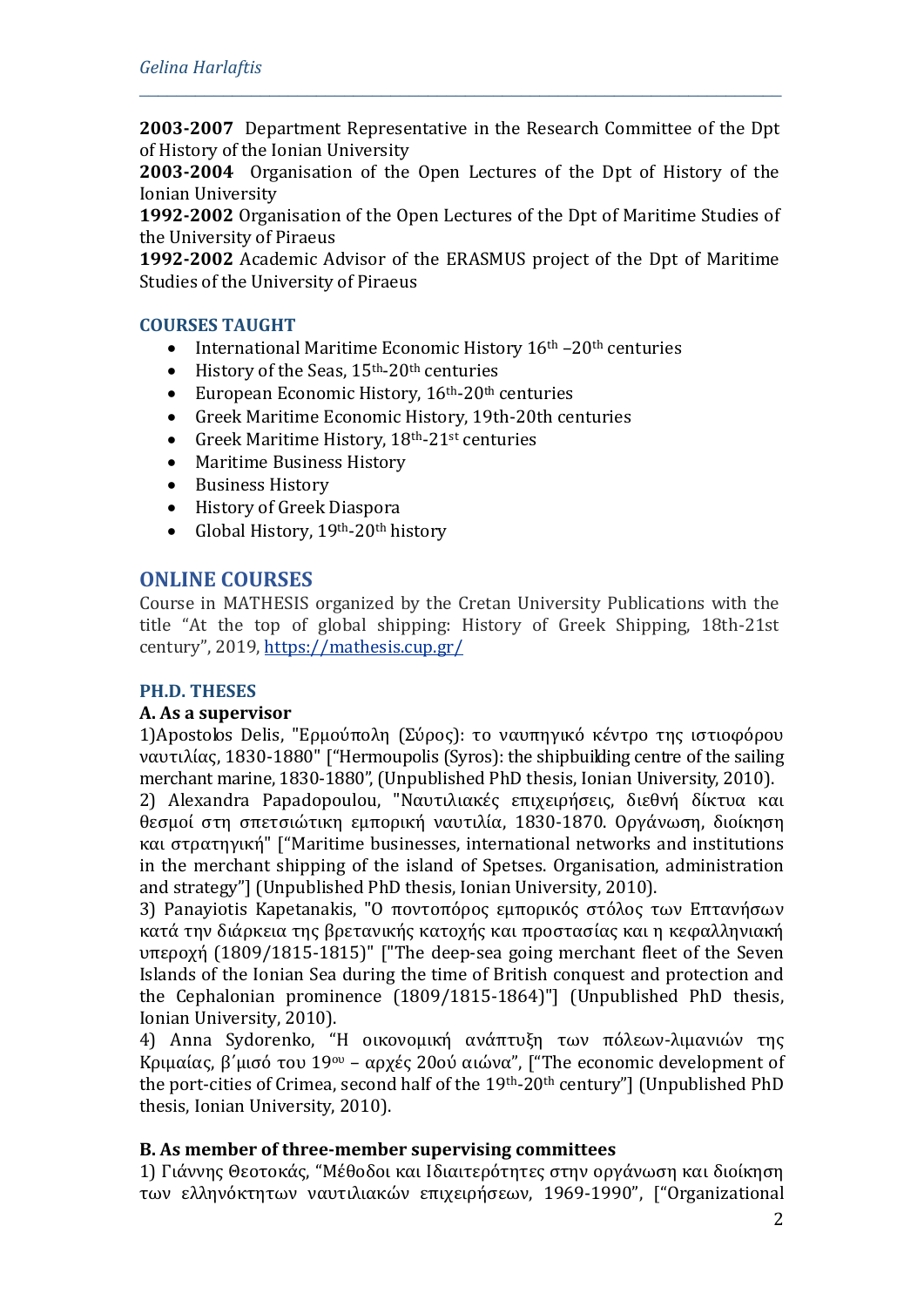and Managerial patterns of Greek-owned Shipping Companies, 1969-1990"], (Unpublished PhD thesis, University of Piraeus, 1997].

*\_\_\_\_\_\_\_\_\_\_\_\_\_\_\_\_\_\_\_\_\_\_\_\_\_\_\_\_\_\_\_\_\_\_\_\_\_\_\_\_\_\_\_\_\_\_\_\_\_\_\_\_\_\_\_\_\_\_\_\_\_\_\_\_\_\_\_\_\_*

2) Katerina Vourkatioti, "Ο οίκος των Αδερφών Ράλλη, C.1814-1961. Το αρχέτυπο της επιχειρηματικότητας της ελληνικής διασποράς" [The House of Ralli Brothers, c. 1814-1961. The archetype of entrepreneurship of Greek diaspora"], (unpublished PhD thesis, Panteion University, 2004)

3) Antonis Masonidis, "Τα κερδοσκοπικά επεισόδια στην Οικονομική Ιστορία", ["Speculative episodes in Economic History"] [(Unpublished PhD thesis, Ionian University, 2010).

4) Vassilis Skountis, "Ναυτική εργασία και ελληνικό κράτος στο μεσοπόλεμο [Seafaring labour and the Greek State during the interwar period]", Ionian University, 2018

### **C. PhD thesis in foreign universities**

Examiner in the Norwegian phD thesis of Per Kristian Sebak με θέμα «A Transatlantic Migratory Bypass. Scandinavian shipping companies and transmigration through Scandinavia, 1898-1929» in Bergen University, Norway, March 2012

## **OTHER POSITIONS/DISTINCTIONS**

- **Judge** in the Lloyd's List Committee of Greek Shipping Awards 2017
- **Judge** in the Panel of Judges of the Greek Shipping Hall of Fame, 2016
- **Visiting Fellow** at All Souls College of the Oxford University Hilary term 2008-2009
- Alfred D. Chandler, Jr., **International Visiting Scholar** in Business History Program of the Harvard Business School, 2008-2009
- **Ηonorary Research Fellow**, in the Institute of Maritime Studies, Greenwich University, London, U.K., February 1999-September 1999
- **Visiting Professor** in the Dpt of History Memorial University of Newfoundland, Canada, October 1998-January 1999
- **Runciman Award 1997** in London by the Anglo-Hellenic League for the book *Α Ηistory of Greek-Owned Shipping. The Making of an International Tramp Fleet, 1830 to the present day*, London, Routledge, 1996

### **EVALUATIONS**

- Assessment of scientific qualifications of applicants for the position of Assistant/Associate Professor in Maritime Archaeology in the Department of Philosophy, History, Culture and Art Studies of the University of Helsinki, Finland, January 2018
- External Examiner for the PhD thesis of Per Kristian Sebak, Department of University of Bergen, Norway, 2012

### **BOOKS**

- 1. Gelina Harlaftis, *Creating Global Shipping: Aristotle Onassis, the Vagliano Brothers and the Business of Shipping, c.1820-1970*, Cambridge, Cambridge University Press, 2019
- 2. Gelina Harlaftis, Helen Thanopoulou and Ioannis Theotokas, *Το Παρόν και το Μέλλον της Ελληνικής Ναυτιλίας, [The Present and the Future of Greek Shipping],* Research Study no. 10, Office of Economic Studies, Academy of Athens, Athens 2009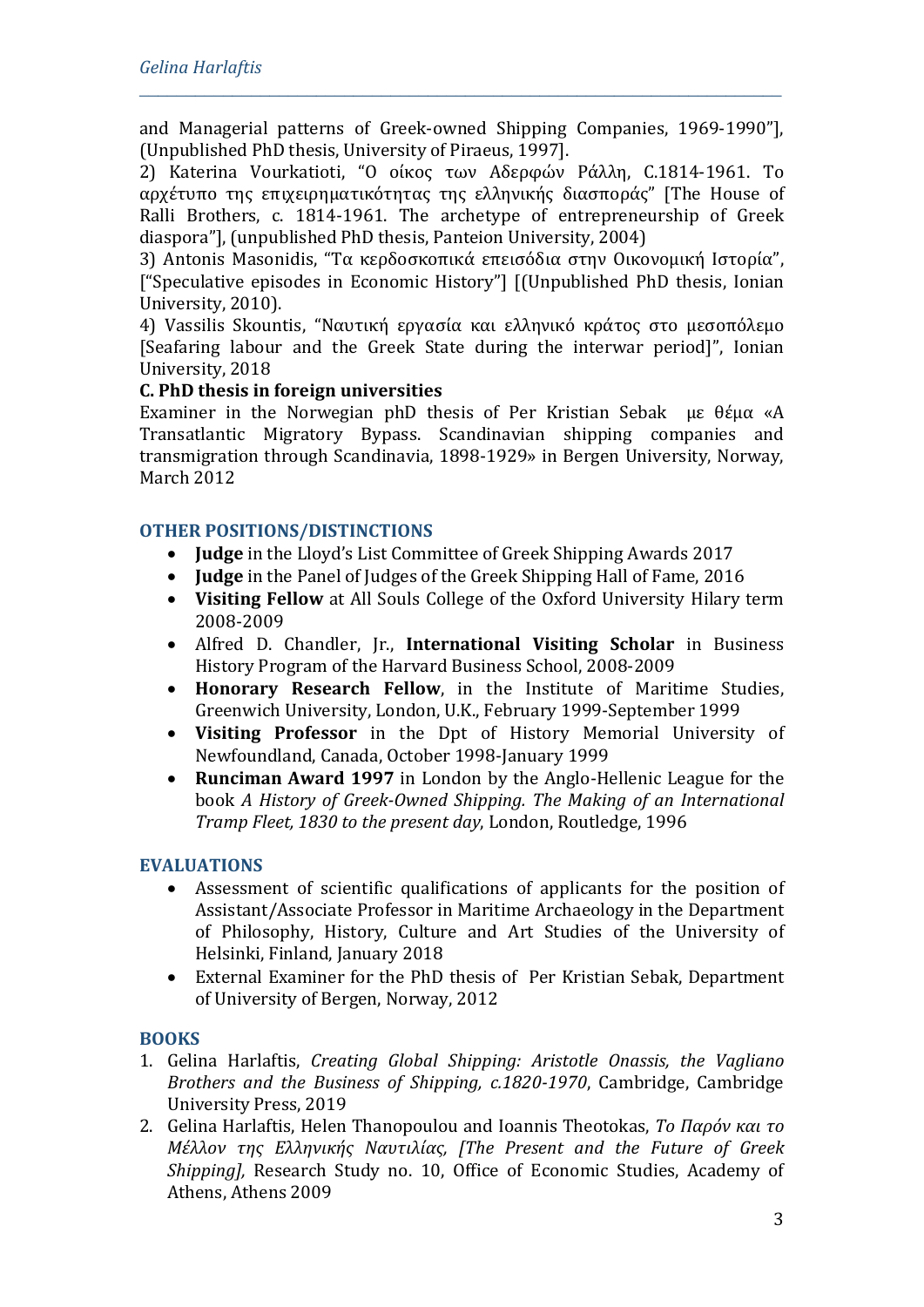3. Ioannis Theotokas and Gelina Harlaftis, *Leadership in World Shipping: Greek Family Firms in International Business*, Palgrave/Macmillan, 2009

*\_\_\_\_\_\_\_\_\_\_\_\_\_\_\_\_\_\_\_\_\_\_\_\_\_\_\_\_\_\_\_\_\_\_\_\_\_\_\_\_\_\_\_\_\_\_\_\_\_\_\_\_\_\_\_\_\_\_\_\_\_\_\_\_\_\_\_\_\_*

- 4. Γιάννης Θεοτοκάς και Τζελίνα Χαρλαύτη, *Έλληνες εφοπλιστές και ναυτιλιακές επιχειρήσεις. Οργάνωση, διοίκηση και στρατηγική,* Αλεξάνδρεια, Αθήνα, 2007.
- 5. Ioannis Theotokas and Gelina Harlaftis, *Eupompe. Greek Shipping Companies, 1945-2000. Organisation, Administration and strategies,* ELIA/Niarchos Foundation, 2004 (in Greek)
- 6. Gelina Harlaftis, Helen Beneki and Manos Haritatos, *Ploto, Greek shipowners from the late 18th century to the eve of WWII,* ELIA/Niarchos Foundation, 2003 (in Greek and English)
- 7. Gelina Harlaftis and Nikos Vlassopoulos, *Ιστορικός νηογνώμονας, Ποντοπόρεια. Ποντοπόρα Ιστιοφόρα και Ατμόπλοια 1830-1939 [Pontoporeia, Historical Registry Book of Greek cargo sailing ships and steamships, 1830- 1939],* ELIA/Niarchos Foundation, 2002
- 8. Gelina Harlaftis, *H ιστορία της ελληνόκτητης ναυτιλίας, 19ος-20ός αι.*, [*A History of Greek-owned Shipping in the 19th and 20th centuries*]*,* Athens, Nefeli 2001 (Greek translation of the 1996 book)
- 9. Gelina Harlaftis*, Α Ηistory of Greek-Owned Shipping. The Making of an International Tramp Fleet, 1830 to the present day*, Routledge, 1996.
- 10. Gelina Harlaftis, *Έλληνες Ναυτικοί και Ελληνικά Ατμόπλοια τις Παραμονές του Πρώτου Παγκοσμίου Πολέμου* [*Greek Seamen and Greek Steamships on the Eve of the First World War*], Aegean Maritime Museum, Athens 1994.
- 11. Gelina Harlaftis*, Greek Shipowners and Greece, 1945-1975. From Separate Development to Mutual Interdependence,* Athlone Press, 1993.

# **EDITED VOLUMES**

- 12. Gelina Harlaftis, Dimitris Dimitropoulos and David J. Starkey (eds), *Corsairs and Pirates in the Eastern Mediterranean, 15th-19th Centuries,* Sylvia Ioannou Foundation, Athens 2016
- 13. Evrydiki Sifneos and Gelina Harlaftis, *Οι Έλληνες της Αζοφικής, 18ος-αρχές 20ού αιώνα. Νέες προσεγγίσεις στην ιστορία των Ελλήνων της νότιας Ρωσίας* [*Greeks in the Azov, 18th-beginning of 20th century. New approaches in the history of the Greeks in South Russia*], National Research Foundation, Institute of Historical Research, Athens 2015
- 14. Gelina Harlaftis and Katerina Papakonstantinou (eds), *Η ναυτιλία των Ελλήνων, 1700-1821* [Greek Shipping, 1700-1821. The Heyday before the Greek Revolution], Kedros Publications, Athens, 2013
- 15. *Gelina Harlaftis and Radu* Pǎun *(eds), Greeks in Romania, 19th century,*  Historical Archive of Alpha Bank, Athens 2013
- 16. Gelina Harlaftis, Stig Tenold and Jésus M. Valdaliso (eds.), *World's Key International* Palgrave/MacMillan, London 2012
- 17. Viktor Zakharov, Gelina Harlaftis and Olga Katsiardi-Hering, *Merchant 'Colonies' in the Early Modern Period (15th – 18th Centuries),* Chatto & Pickering, London, 2012.<br>18. Socrates Petmezas.
- 18. Socrates Petmezas, Gelina Harlaftis, Andreas Lyberatos and Katerina Papakonstantinou (eds), *New Perspectives in Theory and*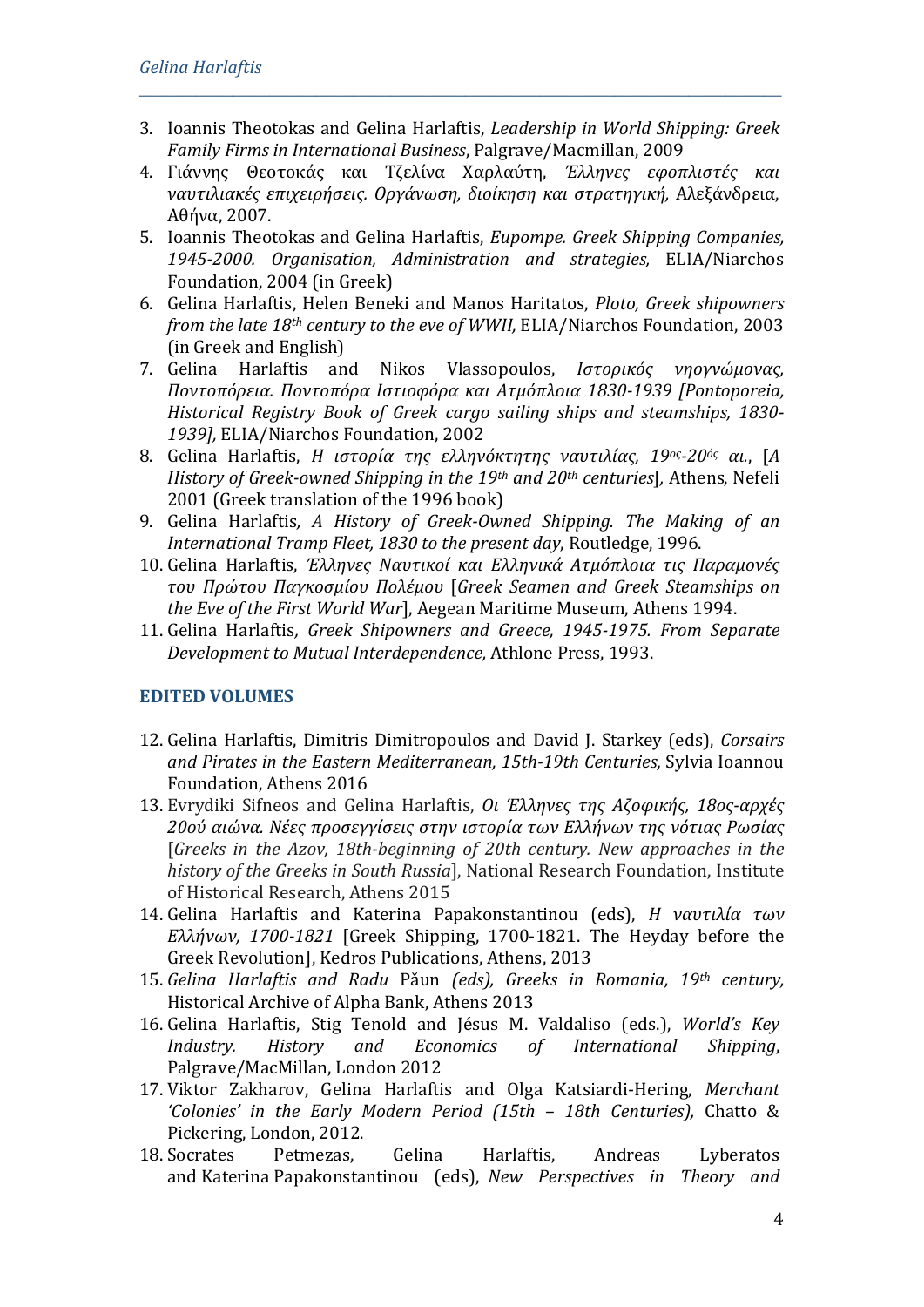*Empirical Research. Proceedings of the International Conference in Economic and Social History,* Rethymnon 10-12 December 2012*,* University of Crete and Alexandria publications, Athens 2012

*\_\_\_\_\_\_\_\_\_\_\_\_\_\_\_\_\_\_\_\_\_\_\_\_\_\_\_\_\_\_\_\_\_\_\_\_\_\_\_\_\_\_\_\_\_\_\_\_\_\_\_\_\_\_\_\_\_\_\_\_\_\_\_\_\_\_\_\_\_*

- 19. Μichela d'Angelo, Gelina Harlaftis, Carmel Vassalo (eds), *Making the Waves in the Mediterranean. Sulle onde del Mediterraneo,* Proceedings of the 2nd Conference of the Mediterranean Maritime History Network, Messina and Taormina, 4-7 May 2006, Istituto di Studi Storici Gaetano Salvemini, Messina 2010(12)
- 20. Gelina Harlaftis, Nikos Karapidakis, Kostas Sbonias and Vaios Vaiopoulos (eds), *The New Ways of History*, IB Tauris*,* London, 2010
- 21. Maria Christina Chatziioannou and Gelina Harlaftis, (eds), *Following the Nereids. Sea routes and maritime business, 16th-20th centuries,* Kerkyra Publications, Athens, 2006
- 22. Ina Baghdiantz McCabe, Gelina Harlaftis and Ioanna Minoglou (eds), *Diaspora Entrepreneurial Networks. Five Centuries of History*, Berg Publications, Oxford, 2005
- 23. Spyros Asdrachas, Tassos Tzamtzis and Gelina Harlaftis (eds), *Η Eλλάδα της Θάλασσας* [*Greece of the Sea*]*,* Melissa Editions, Athens, 2005
- 24. Gelina Harlaftis and Carmel Vassalo (eds), *New Directions in Mediterranean Maritime History,* Research in Maritime History, no. 28, International Maritime Economic History Association, St. John's, Newfoundland, Canada, 2004
- 25. Gelina Harlaftis (ed.), *Ιστορία και Ναυτιλία, 16th-20th centuries* [*Shipping and History, 16th-20th centuries*], Athens, Alexandria publications, 2001
- 26. Gelina Harlaftis and David Starkey (eds.), *Global Markets: The Internationalization of Sea Transport Industries since 1850s*, Research in Maritime History, no.12, International Maritime Economic History Association, 1998

# **ARTICLES IN JOURNALS**

- 1. Gelina Harlaftis, "Merchant Shipping in the International Journal of Maritime History", *International Journal of Maritime History*, vol. 26, 1, 2014, pp. 139-147
- 2. Gelina Harlaftis, " The Onassis global shipping business: 1920s–1950s", *[Business](http://journals.cambridge.org/action/displayJournal?jid=BHR) History Review*, [Volume](http://journals.cambridge.org/action/displayBackIssues?jid=BHR&volumeId=88) 88, [Issue](http://journals.cambridge.org/action/displayIssue?jid=BHR&volumeId=88&seriesId=0&issueId=02) 02, Summer 2014, σελ. 241 – 271
- 3. Gelina Harlaftis, "Το κατηγορώ" του Αριστοτέλη Ωνάση προς τους εφοπλιστές και την ελληνική κυβέρνηση το 1947" [The 'J'accuse' of Aristotle Onassis to the Shipowners and the Greek Government in 1947], *Ionios Logos,* 2013, pp. 325-400
- *4.* Gelina Harlaftis and George Kostelenos, [«International shipping and](http://onlinelibrary.wiley.com/doi/10.1111/j.1468-0289.2011.00628.x/abstract)  [national economic growth: shipping earnings and the Greek economy in](http://onlinelibrary.wiley.com/doi/10.1111/j.1468-0289.2011.00628.x/abstract)  [the nineteenth century»,](http://onlinelibrary.wiley.com/doi/10.1111/j.1468-0289.2011.00628.x/abstract) The *Economic History Review*, 65, 4 (2012), pp. 1403–1427
- *5.* Gelina Harlaftis, "Οι Έλληνες και η συνεργασία τους με τους Αρμένιους στην Ινδία και τις Ασιατικές Θάλασσες τον 18ο αιώνα. Μια πρώτη προσέγγιση [Greeks and their collaboration with the Armenians in India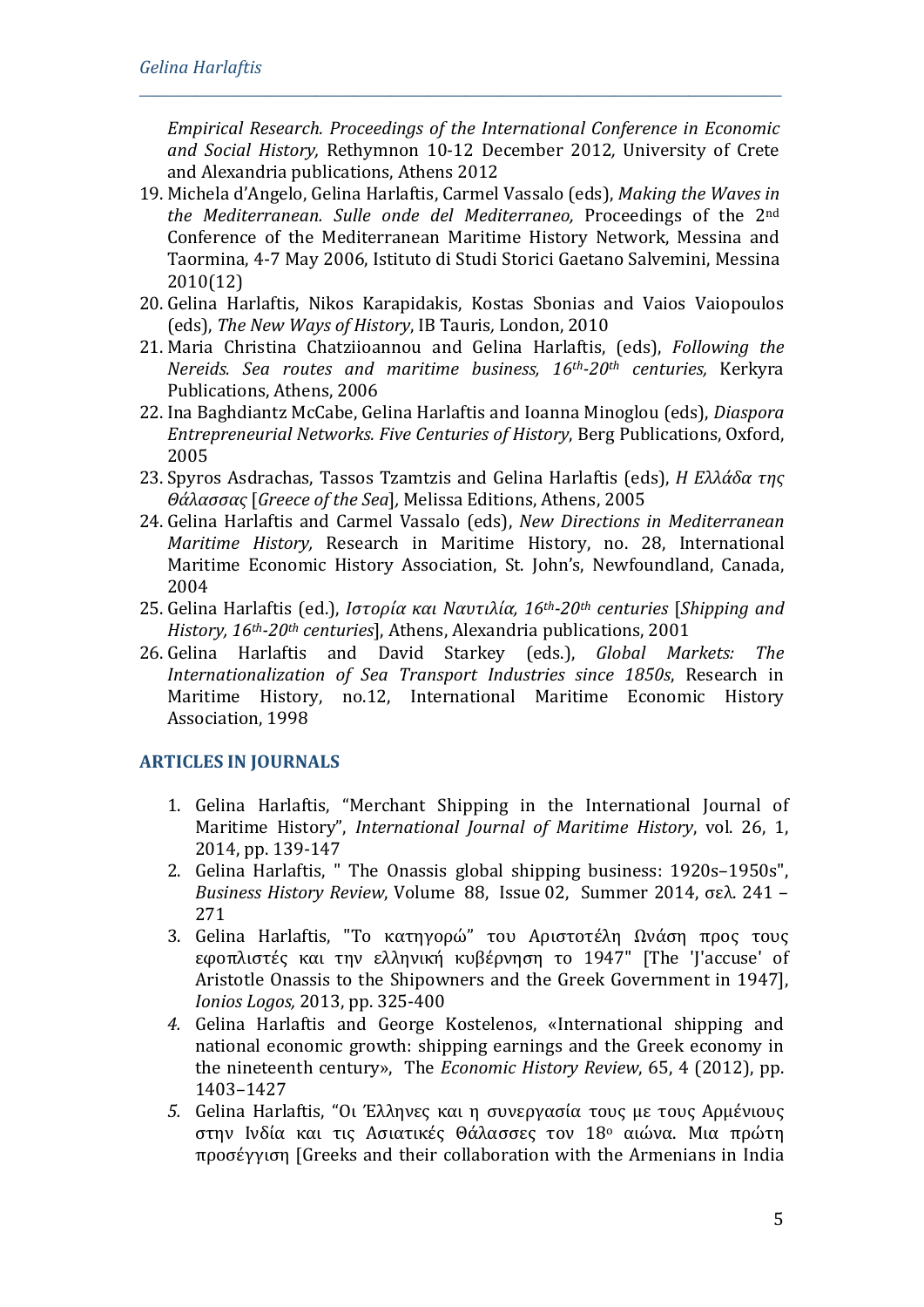and the Asian Seas in the 18th century], *Ionios Logos*, a volume devoted to the memory of Evi Olympitou, 3 (2011),pp. 287-294.

6. Gelina Harlaftis, 'Ο «πολυεκατομμυριούχος κύριος Μαράκης» Βαλλιάνος, το σκάνδαλο του Τελωνείου Ταγκανρόγκ και οι 144 καταστροφές του Άντον Τσέχωφ' [The 'multimillionaire Mr Marakis' Vagliano, the scandal of the Taganrog Customs and the 144 catastrophes of Anton Chekhov'], *Istorika,* vol 54, June 2011, pp. 79-122.

*\_\_\_\_\_\_\_\_\_\_\_\_\_\_\_\_\_\_\_\_\_\_\_\_\_\_\_\_\_\_\_\_\_\_\_\_\_\_\_\_\_\_\_\_\_\_\_\_\_\_\_\_\_\_\_\_\_\_\_\_\_\_\_\_\_\_\_\_\_*

- 7. Gelina Harlaftis, "L' Histoire Maritime en Grèce", *Revue d' Histoire Maritime*, 10-11, 2010, 75-97.
- 8. [Gelina Harlaftis,](https://journals.sagepub.com/action/doSearch?SeriesKey=&SeriesKey=ijha&AllField=Harlaftis&pageSize=20&startPage=0) "Trade and Shipping in the Nineteenth-Century Sea of Azov", *International Journal of Maritime History*, vol. 22, 1: pp. 241-251, 2010
- 9. Gelina Harlaftis, "From Diaspora Traders to Shipping Tycoons: The Vagliano Bros.", *Business History Review,* vol. 81, no.2, Summer 2007, pp. 237-268.
- 10. Τζελίνα Χαρλαύτη, "Μεγιστάνες του Ιονίου: Ο οίκος των Αδελφών Βαλλιάνου [Tycoons of the Ionian Sea: The House of the Vagliano Bros]", *Ιonios Logos,* pp. 303-346.
- 11. Gelina Harlaftis and John Theotokas, "European family firms in international business: British and Greek tramp-shipping firms", *Business History*, vol. 46, April 2004
- 12. Gelina Harlaftis, "Storia marittima e storia dei porti", in *Memoria e Ricerca*, September/December 2002, vol. II
- 13. Gelina Harlaftis, «At Mercy of the Waves. Managing risk at sea in the Greek fleet of the interwar period», *The Great Circle*, no.18, 1998
- **14.**Gelina Harlaftis, "Το εμποροναυτιλιακό δίκτυο των Ελλήνων της Διασποράς και η ανάπτυξη της ελληνικής ναυτιλίας τον 19ο αιώνα: 1830- 1860 [The commercial and maritime network of the Diaspora Greeks and the development of Greek Shipping in the 19th century: 1830-1860]", *Mnemon*, vol. 15, 1993
- **15.**Gelina Harlaftis and Costas Chlomoudis, "Greek Shipping Offices in London in the Interwar Period*",* in *International Journal of Maritime History*, vol. 5, no. 1, June 1993
- 16. Gelina Harlaftis, "Ελληνική Ναυτιλιακή Ιστορία, όρια και πηγές [Greek Maritime History, limits and sources]", *Ta Historica*, vol. 8, 1991, pp. 14- 15.
- 17. Gelina Harlaftis, "Εφοπλιστές και κρατικός παρεμβατισμός [Shipowners and State Intervention», *Istorika,* vol*.*6, 10, June 1989, pp. 105-126
- 18. Gelina Harlaftis, "Greek Shipowners and State Intervention in the 1940s: A Formal Justification for the Resort to Flags-of-Convenience?", *International Journal of Maritime History*, vol. Ι, no. 2, December 1989, pp. 37-63

# **ARTICLES IN BOOKS**

1. Gelina Harlaftis and Christos Tsakas, "The Role of Greek Shipowners in the Revival of Northern European Shipyards in the 1950s" in Niels P. Petersson, Stig Tenold, and Nicholas White (eds.), *Shipping and*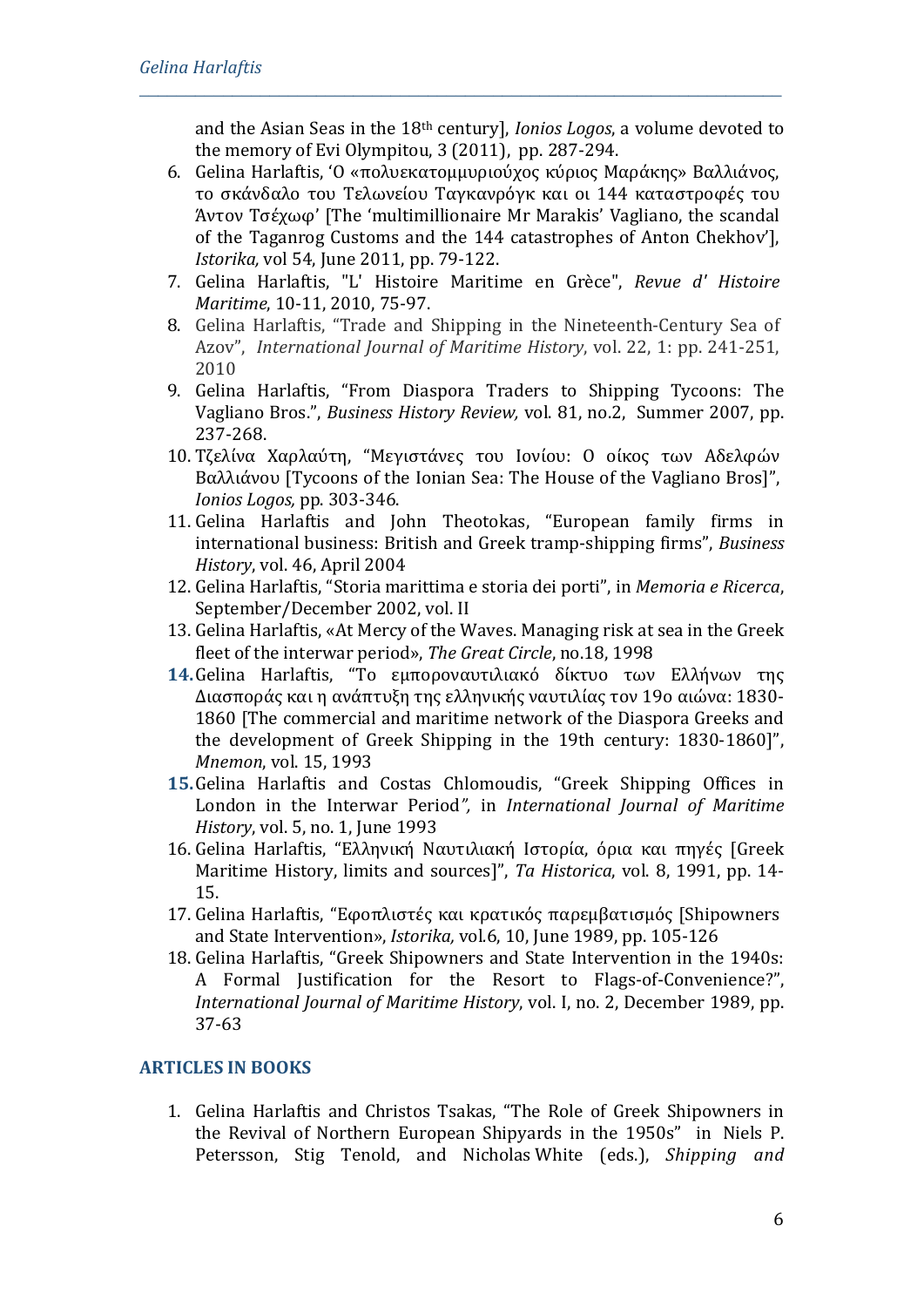*Globalization in the Post-War Era. Contexts, Companies, Connections,* Cham, Switzerland, Palgrave/Mcmillan, 2019, pp. 185-212

2. Gelina Harlaftis, "Shipping" in Teresa da Silva Lopes, Christina Lubinski and Heidi Tworek (eds), *The Routledge Companion to the Makers of Global Business, Routledge,* Abingdon, Oxon / New York, NY, 2019

- 3. Gelina Harlaftis, "Inter-Firm Credit in Maritime Europe. Greek-owned Shipping Business, 19th and 20th centuries" in Michel [Lescure](https://books.openedition.org/author?name=lescure+michel) et [Michael](https://books.openedition.org/author?name=moss+michael) Moss (dir.), *[Aspects of Corporate Finance: Inter-](https://books.openedition.org/igpde/6006)[Firm Lending.](https://books.openedition.org/igpde/6006) Explorations from a Modern European Perspective*, Institut de la gestion publique et du développement économique, Comité pour l'histoire économique et financière de la France, Paris 2019 (in French and English), pp. 55-66
- 4. Gelina Harlaftis, "Black Sea and its Maritime Networks, 1770s-1820s. The Beginnings of Its European Integration," in Fondazione Istituto Internazionale di Storia Economica "F. Datini", *Maritime Networks as a Facor in European Integration*, Prato, Firenze University Press, 2019, pp. 355-382
- 5. Sophia Laiou, Dionysis Tzakis and Gelina Harlaftis, "Νεοελληνική και Οθωμανική Iστορία στο Iόνιο Πανεπιστήμιο [Neohellenic and Ottoman History in Ionian University]" in Olga Katsiardi-Hering and Vaso Seirinidou (eds), *Νεοελληνική Ιστορία και Οθωμανικές Σπουδές* [*Neohellenic History and Ottoman Studies*]"*,* Dpt of History and Archaeology, University of Athens, Athens 2017, pp. 67-74
- *6.* Evrydiki Sifneos and Gelina Harlaftis, 'Entrepreneurship at the Russian Frontier of International Trade. The Greek Merchant Community/*Paroikia* of Taganrog in the Sea of Azov, 1780s-1830s', in Viktor Zakharov, Gelina Harlaftis and Olga Katsiardi-Hering, *Merchant 'Colonies' in the Early Modern Period (15th – 18th Centuries),* Chatto & Pickering, London, 2012
- *7.* Τзелина Харлафтиc*, "*Противостояние с правительством России: Мари Вальяно, крупные греческие торговцы зерном и судебное разбирательство дела о Таганрогской таможни в 1885-1886 гг" [Αντιμετωπίζοντας τη ρωσική κυβέρνηση: Ο Μαρής Βαλλιάνος, οι Έλληνες μεγαλέμποροι και η δικαστική υπόθεση του Τελωνείου Ταγκανρόκ 1885-1886] στο *Грецьке підприємництво і торгівля у Північному Причорномор'ї XVIII-XIX ст.* Збірник наукових статей, Інститут історії України НАН України, Київ, 2012
- 8. Gelina Harlaftis, "Maritime Transport Systems in Southeastern Mediterranean", in Edhem Eldem and Socrates Petmezas (eds), *The Economic Development of Southeastern Europe in the 19th century*, Historical Archives Alpha Bank, Athens 2011, pp. 397-446.
- 9. Gelina Harlaftis, "International Business of Southeastern Europe and the Eastern Mediterranean, 18th century: Sources, Methods and Interpretive Issues", στο *Dove va la storia economica? Metodi e prospettive. Secc. XIII-XVIII - Where is Economic History Going? Methods and Prospects from the 13th to the 18th centuries.* Atti della "Quarantaduesima Settimana di Studi", 18-22 aprile 2010, edited by Francesco Ammannati. – Firenze, Firenze University Press, 2011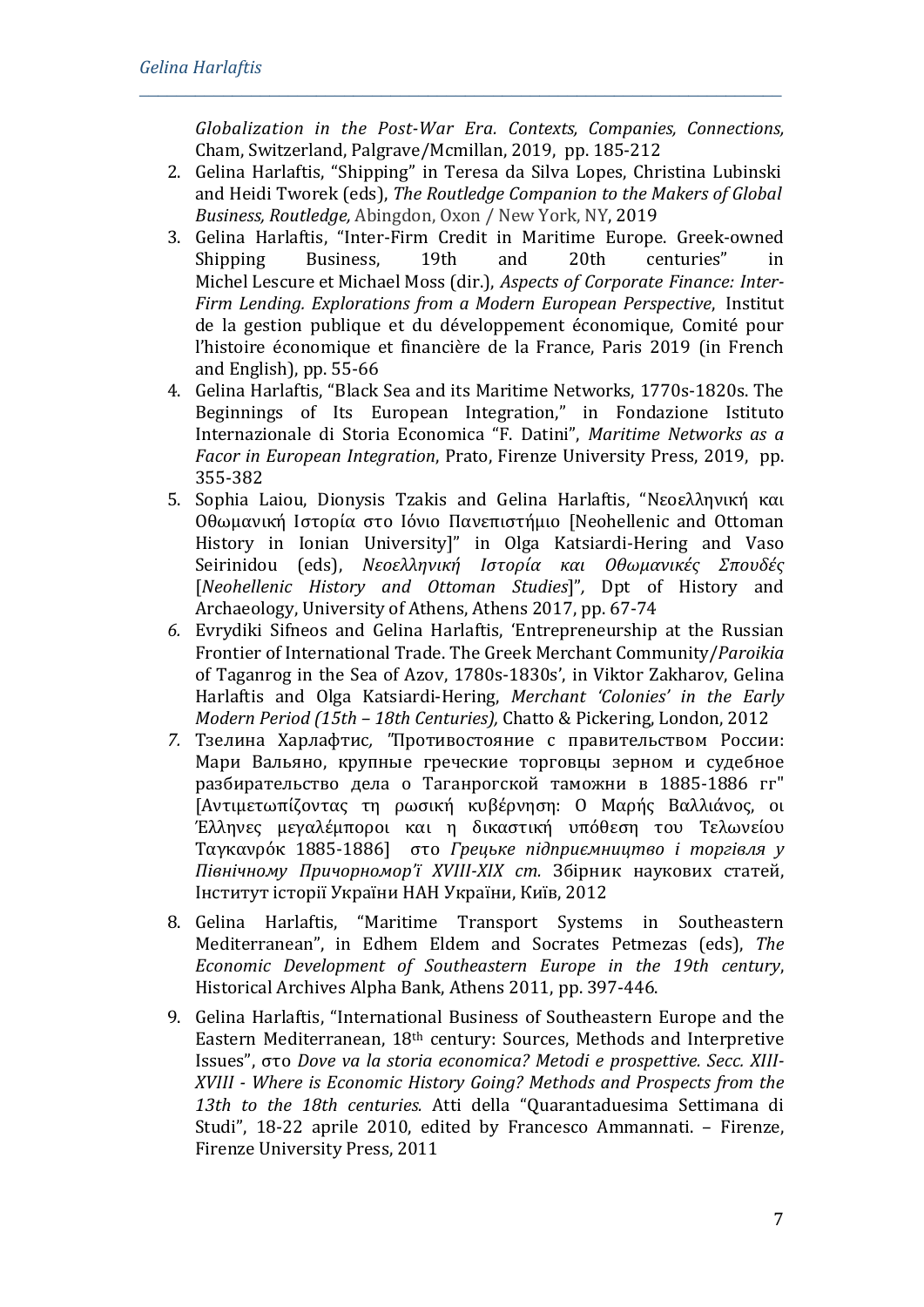10. Gelina Harlaftis, "Maritime History or the History of *thalassa*", in Gelina Harlaftis, Nikos Karapidakis, Kostas Sbonias and Vaios Vaiopoulos (eds), *The New Ways of History*, IB Tauris*,* London, 2009, pp. 211-238

- 11. G. Harlaftis, "Τhe 'eastern invasion'. Greeks in the Mediterranean trade and shipping in the eighteenth and early nineteenth centuries" in Maria Fusaro, Colin Heywood, Mohamed-Salah Omri eds., *Trade and Cultural Exchange in the Early Modern Mediterranean: Braudel's Maritime Legacy*, I.B. Tauris, (London, 2010), pp. 223-252
- **12.**Gelina Harlaftis, "Τhe Greek Shipping Sector c. 1850-2000" στο Lewis R. Fischer and Even Lange (eds), *International Merchant Shipping in the Nineteenth and Twentieth Centuries: The Comparative Dimension* [No. 37,](http://www.mun.ca/mhp/rimh-37-Contents.htm)  [Research in Maritime History, IMEHA, St. John's Newfoundland, 2008, pp.](http://www.mun.ca/mhp/rimh-37-Contents.htm)  [79-103](http://www.mun.ca/mhp/rimh-37-Contents.htm)
- 13. Gelina Harlaftis & Sophia Laiou, **"**Ottoman State Policy in Mediterranean Trade and Shipping, c.1780-c.1820: The Rise of the Greek-Owned Ottoman Merchant Fleet", στο Mark Mazower (ed.), *Networks of Power in Modern Greece*, Hurst, London, 2008, pp. 1-44<br>14. Gelina Harlaftis, "Οι Έλληνες εφοπλιστ
- Gelina Harlaftis, "Οι Έλληνες εφοπλιστές και ο Κωνσταντίνος<br>Καραμανλής (Greek Shipowners and Constantine Karamanlis]", in Καραμανλής [Greek Shipowners and Constantine Karamanlis]", in Constantinos Svolopoulos, Konstantina Botsiou and Evanthis Hatzivassiliou (eds), *Ο Κωνσταντίνος Καραμανλής στον εικοστό αιώνα* [Constantinos Karamanlis in the Twentieth Century]*,* International Zappeion, 5-9 June "Constantinos Karamanlis", vol. ΙΙΙ, Athens, 2008, pp. 92 -112.
- 15. Maria Christina Chatziioannou and Gelina Harlaftis, "From the Levant to the City of London: Mercantile Credit in the Greek International Commercial Networks of the Eighteenth and Nineteenth Centuries", in Philip L. Cottrell, Even Lange and Ulf Olsson (eds), Iain L. Fraser and Monika Pohle Fraser (co-eds), *Centres and Peripheries in Banking. The Historical Development of Financial Markets*, Ashgate 2007
- 16. Gelina Harlaftis, "Η ακμή του ναυτεργατικού κινήματος της «Ελευθέρας Ελλάδος [The rise of the Greek seamen's movement in 'Free Greece']" in Christos Hadjiiossif and Prokopis Papastratis (eds), *Ιστορία της Ελλάδος του 20ού αι.. Β' Παγκόσμιος Πόλεμος. Κατοχή-Αντίσταση 1940-45* [*History of Greece in the 20th century. Second World War. Occupation and Resistance 1940-45*], 3rd volume, Bibliorama, Athens, 2007
- 17. Vassilis Kardasis and Gelina Harlaftis, "Αναζητώντας τις χώρες της επαγγελίας: ο απόδημος ελληνισμός από τα μέσα του 19ου αιώνα ως τον Β' Παγκόσμιο Πόλεμο [Seeking the land of promise: Greek diaspora from the mid-nineteenth century to the Second World War]" in Ioannis Hasiotis, Olga Katsiardi-Hering and Eurudice Abatzi, *Οι Έλληνες στη Διασπορά, 15ος-21ος αι.* [*The Greeks in Diaspora, 15th-21st centuries*]*,* Athens 2006, pp. 53-74.
- 18. Τζελίνα Χαρλαύτη, "The big centres of Greek diaspora today. United Kingdom and Ireland", in Ioannis Hasiotis, Olga Katsiardi-Hering and Eurudice Abatzi (eds), *Οι Έλληνες στη Διασπορά, 15ος-21ος αι.* [*The Greeks in Diaspora, 15th-21st centuries*]*,* Athens 2006, pp. 95-106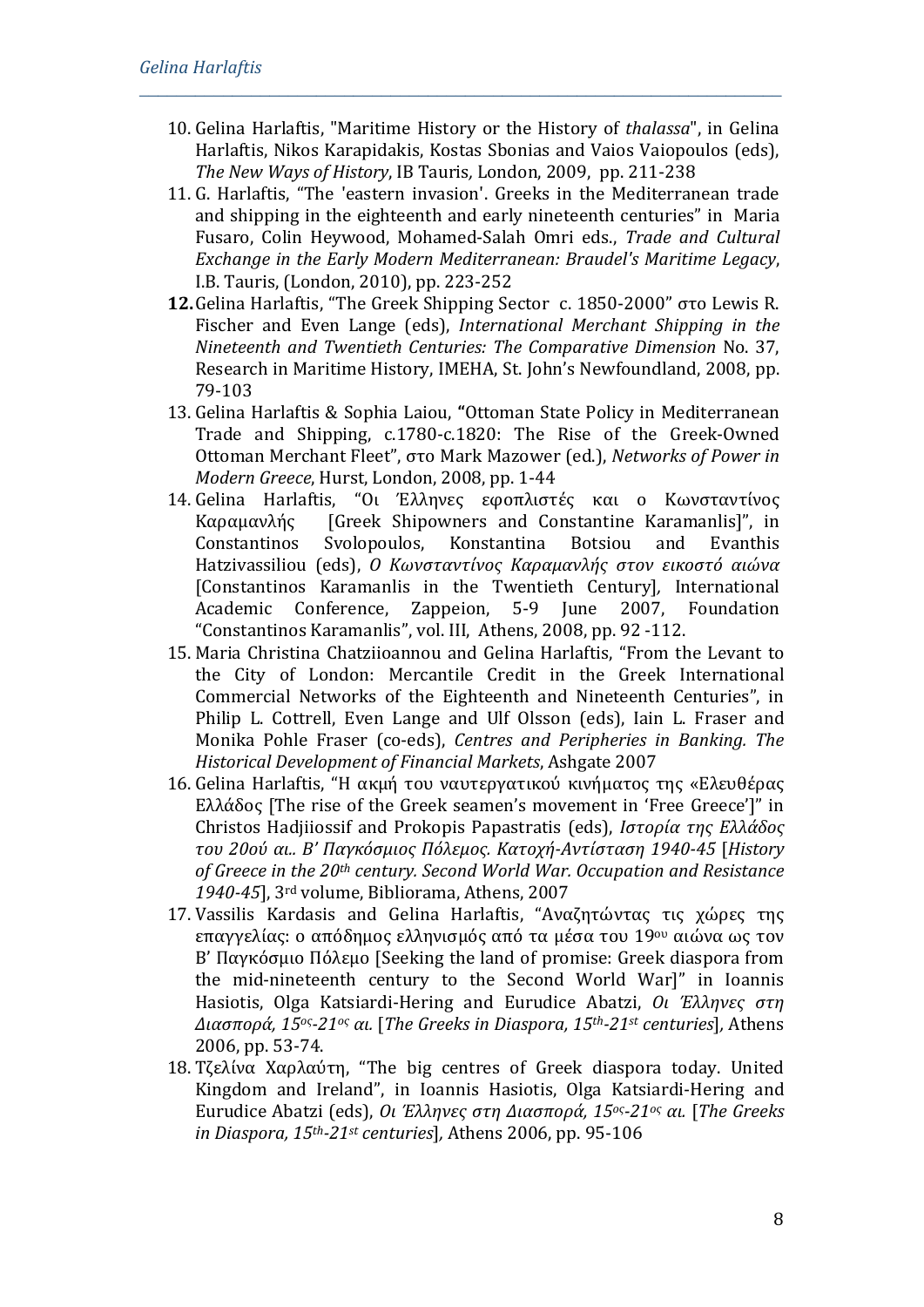19. Gelina Harlaftis, "Shipping" in Kostas Kostis and Socrates Petmezas (eds), *The Development of the Greek Economy in the 19th century,* Alexandria 2006

- 20. Gelina Harlaftis, "Η Ναυτιλιακή Ιστορία 'εν πλω και υπ'ατμόν' [Maritime History 'at sea and on steam']", in Paschalis Kitromilidis and Triantafyllos E. Sklavenitis (eds), *Ιστοριογραφία της νεότερης και σύγχρονης Ελλάδος, 1833-2002,* Historiography of modern and contemporary Greece, 1833- 2002], Proceedings, vol. Β', Athens, 2004, pp. 425-445.
- 21. G. Harlaftis, "Mapping the Greek maritime diaspora from the early  $18<sup>th</sup>$  to the late 20th century" in Ina Baghdiantz McCabe, Gelina Harlaftis and Ioanna Minoglou (eds), *Diaspora Entrepreneurial Networks. Five Centuries of History*, Berg Publications, Oxford, 2005, pp. 147-169.<br>22. John Theotokas and Gelina Harlaftis. "Greek-owned
- Theotokas and Gelina Harlaftis, "Greek-owned shipping.<br>
vation and enhancement of its leading position" in Vassilis Preservation and enhancement of its leading position" Panayotopoulos (ed.), *History of Modern Hellenism, 1770-2000*, 10th volume, Ellinika Grammata, Athens, 2003 (in Greek)
- 23. Gelina Harlaftis, "The Greek fleet. The turbulent 1940s" in Vassilis Panayotopoulos (ed.), *History of Modern Hellenism, 1770-2000*, 8th volume, Ellinika Grammata, Athens, 2003 (in Greek)
- 24. Gelina Harlaftis, " Shipping in the interwar years. The establishment during the years of crisis" in Vassilis Panayotopoulos (ed.), *History of Modern Hellenism, 1770-2000*, 7th volume, Ellinika Grammata, Athens, 2003 (in Greek)
- 25. Gelina Harlaftis, "Merchant shipping. To the five oceans and five continents" in Vassilis Panayotopoulos (ed.), *History of Modern Hellenism, 1770-2000*, 6th volume, Ellinika Grammata, Athens, 2003 (in Greek)
- 26. Gelina Harlaftis, "Merchant shipping. The transition from sailing ships to steamships" in Vassilis Panayotopoulos (ed.), *History of Modern Hellenism, 1770-2000*, 5th volume, Ellinika Grammata, Athens, 2003 (in Greek)
- 27. Gelina Harlaftis, "Sailing shipping. The peak, 1833-1871» in Vassilis Panayotopoulos (ed.), *History of Modern Hellenism, 1770-2000*, 4th volume, Ellinika Grammata, Athens, 2003 (in Greek)
- 28. Gelina Harlaftis and Maria-Christina Chatzioannou, "Griechische Freibeuter und Piraten im Zeitalter der Aufklaerung", in Harmut Roder (Hg), *Piraten. Abenteuer oder Bedrohung?*, Edition Temen, 2002
- 29. Gelina Harlaftis and John Theotokas, "Maritime business during the 20th century: continuity and change"*,* in C. Th. Grammenos (ed.), *Handbook of Maritime Economics and Business*, Lloyd's of London Press (UK), 2002.
- 30. Gelina Harlaftis, "Greek maritime business in the nineteenth and twentieth centuries. A paradigm for comparative studies on family capitalism and diaspora networks" in Ferry de Goey and Jan Willem Veluwenkamp, *Entrepreneurship, institutions and economic development in Europe and Asia, 1500 – 2000*, Aksant, Academic Publishers, Amsterdam, 2002
- 31. Gelina Harlaftis and Vassilis Kardasis, "International bulk trade and shipping in the Eastern Mediterranean and the Black Sea" in Jeffrey Williamson and Sevket Pamuk, *The Mediterranean Response to Globalization*, Routledge 2000, pp. 233-265.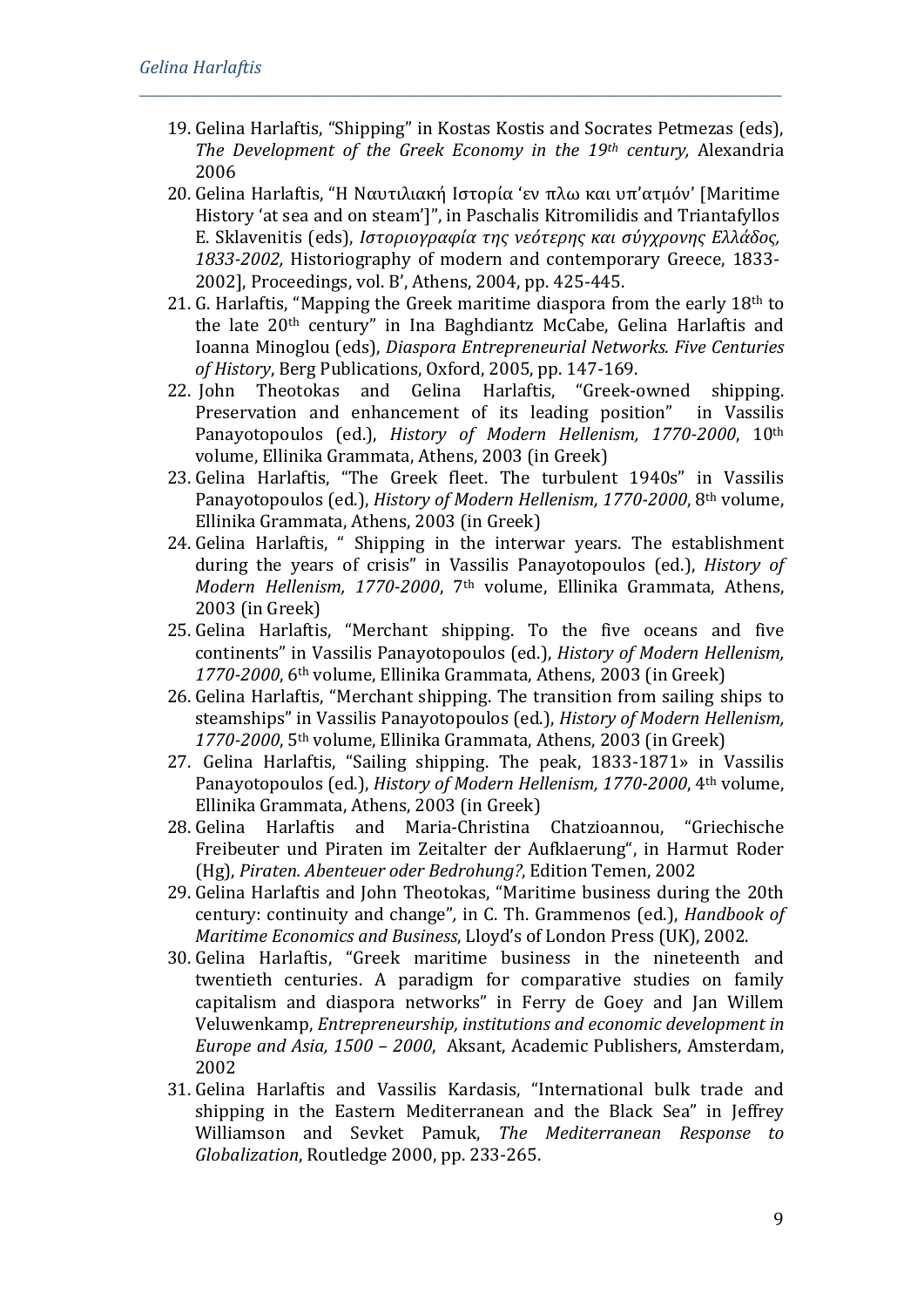32. Τζελίνα Χαρλαύτη, «Στους θαλάσσιους δρόμους μεταξύ Ανατολικής και Δυτικής Ευρώπης την εποχή του Χαρίλαου Τρικούπη», Καίτη Αρώνη-Τσίχλη και Λύντια Τρίχα (επιμ.), *Ο Χαρίλαος Τρικούπης και η εποχή του. Πολιτικές Επιδιώξεις και κοινωνικές συνθήκες*, εκδόσεις Παπαζήση, Αθήνα, 2000, σελ. 597-609.

*\_\_\_\_\_\_\_\_\_\_\_\_\_\_\_\_\_\_\_\_\_\_\_\_\_\_\_\_\_\_\_\_\_\_\_\_\_\_\_\_\_\_\_\_\_\_\_\_\_\_\_\_\_\_\_\_\_\_\_\_\_\_\_\_\_\_\_\_\_*

- 33. Τζελίνα Χαρλαύτη, «'Μηχανή πρόσω ολοταχώς. Έναρξις ταξιδίου.' Η πορεία του στόλου των Ελλήνων κατά την διάρκεια του 20ού αιώνα», στο Βασίλης Κρεμμυδάς*, Εισαγωγή στη Νεοελληνική Οικονομική Ιστορία*, Gutenberg, Αθήνα, 1999, σελ. 225-286.
- 34. Gelina Harlaftis, «The Greek Shipping Enterprise: Investment Strategies, 1900-1939», in M. Dritsas and T. Gourvish (eds) *European Enterprise. Strategies of Adaptation and Renewal in the Twentieth Century*, Trochalia Publications, Athens, 1997
- 35. Gelina Harlaftis, "Τhe Maritime Historiography of Greece since 1975" in Frank Broeze (ed.), *Maritime History at the Crossroads*, Research in Maritime History, no.9, International Maritime Economic History Association, 1995
- 36. Τζελίνα Χαρλαύτη και Γιάννης Θεοτοκάς, «Ναυσιπλοΐα και Θαλάσσιοι εμπορικοί δρόμοι στην Ανατολική Μεσόγειο, 19ος και 20ός αιώνας», στο Α.Μ. Γουλιέλμος (επιμ.), *Ελληνικές Ακτές και Θάλασσες το 2000*, Πρακτικά Συνεδρίου «Ελληνικές Ακτές και Θάλασσες 2000», Πειραιάς 1996
- 37. Gelina Harlaftis, "Patterns of Ownership and Finance in the Greek-Owned Deep-Sea going fleet, 1880-1914", in David Williams and Simon Ville (eds*.), Management, Finance and Industrial Relations in Maritime Industries*, Research in Maritime History, no.6, International Maritime Economic History Association, 1994
- 38. Gelina Harlaftis, *"*State and Shipowners in Greece (1945-1990)", in Th. Sakellaropoulos (ed.) *Economy and Politics in Greece*, Athens, Pliroforisi, 1992, (in Greek)
- 39. Gelina Harlaftis, "Τhe Role of the Greeks in the Black Sea Trade, 1830- 1900", in Lewis R. Fischer and Helge W. Nordvik (eds.) *Shipping and Trade, 1750-1950: Essays in International Maritime Economic History*, Yorkshire: Lofthouse Publications, 1990

# **BOOK REVIEWS**

- 1. For the book of PIerre Gervais, Yannick Lemarchand and Dominique Margairaz (eds), *Merchants and Profit in the Age of Commerce, 1680-1830*, Pickering and Chatto, 2014, *Economic History Review,* [Volume 68, Issue 3,](https://onlinelibrary.wiley.com/toc/14680289/68/3) 2015
- *2.* For the book of Michael B. Miller, *Europe and the Maritime World. A Twentieth-Century History*, Cambridge, Cambridge University Press, 2012, for the *International Journal of Maritime History,* vol. 25, 1: pp. 377-379, 2013
- *3.* For the book of Gordon Boyce, *The Growth and Dissolution of a Large-Scale Business Enterprise: The Furness Interest 1892-1919,* (St.John's Newfoundland, 2012) for the Roundtable of International Journal of Maritime History, vol. 25, 2: pp. 227-258, 2013
- *4.* For the book of John A. Consiglio, Juan Carlos Martinez Oliva and Gabriel Tortella *with Monika Pohle Fraser and lain L. Fraser* (eds), Banking and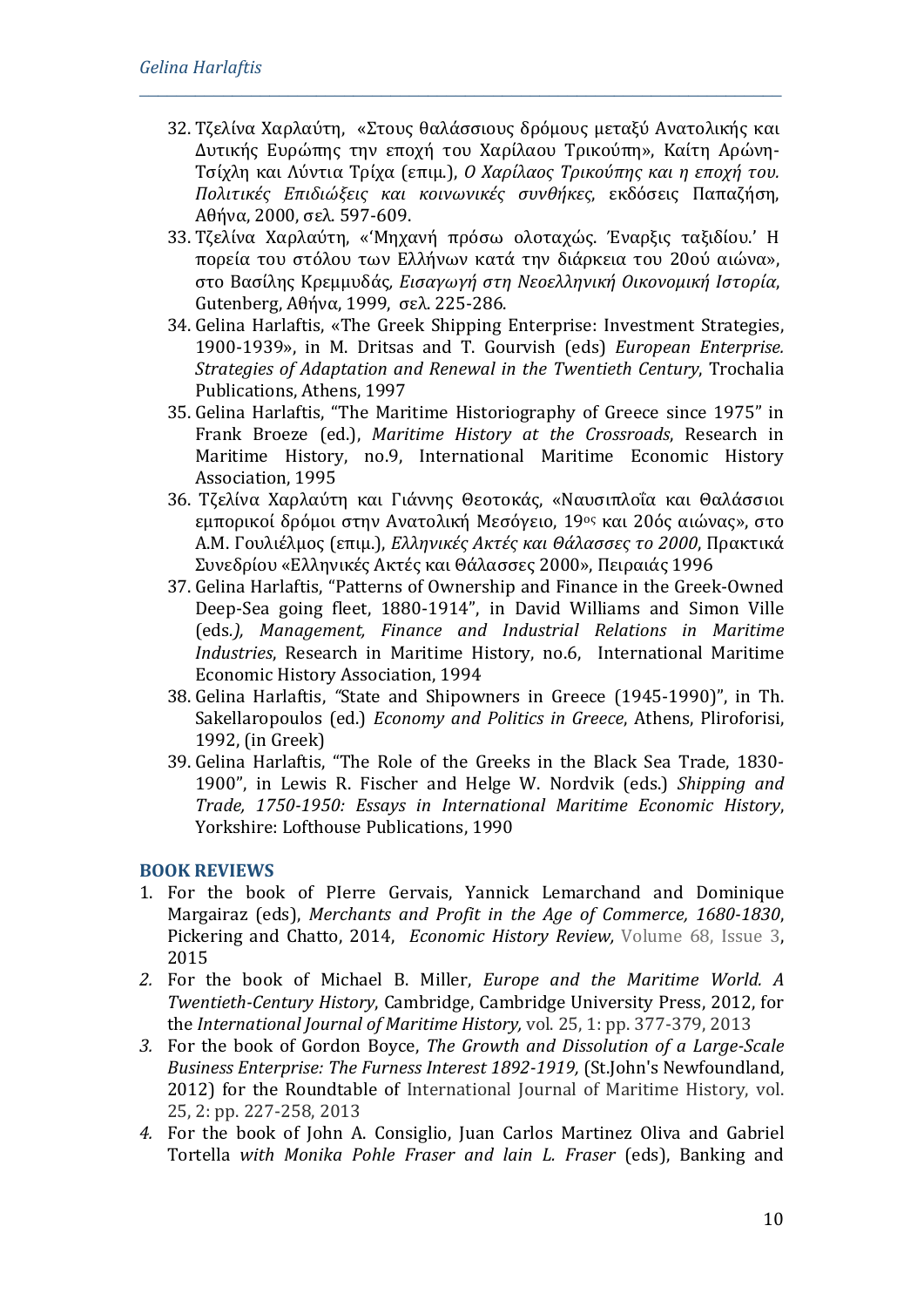finance in the Mediterranean: a historical perspective (Farnham: Ashgate, 2012) for the *Economic History Review,* [Volume 66, Issue 4,](https://onlinelibrary.wiley.com/toc/14680289/66/4) 2013

5. For the book of Richard W. Unger (ed.), *[Shipping and Economic Growth, 1350–](https://scholar.google.gr/citations?view_op=view_citation&hl=en&user=cvRavDYAAAAJ&cstart=20&citation_for_view=cvRavDYAAAAJ:mVmsd5A6BfQC) 1850*[, \(Leiden: Brill, 2011\), f](https://scholar.google.gr/citations?view_op=view_citation&hl=en&user=cvRavDYAAAAJ&cstart=20&citation_for_view=cvRavDYAAAAJ:mVmsd5A6BfQC)or the *Business History Review* 86 (04), 820-823.

*\_\_\_\_\_\_\_\_\_\_\_\_\_\_\_\_\_\_\_\_\_\_\_\_\_\_\_\_\_\_\_\_\_\_\_\_\_\_\_\_\_\_\_\_\_\_\_\_\_\_\_\_\_\_\_\_\_\_\_\_\_\_\_\_\_\_\_\_\_*

- 6. Για το βιβλίο του Tuncay Zorlu. *[Innovation and Empire in Turkey: Sultan Selim](https://scholar.google.gr/citations?view_op=view_citation&hl=en&user=cvRavDYAAAAJ&cstart=20&citation_for_view=cvRavDYAAAAJ:aqlVkmm33-oC)  [III and the Modernization of the Ottoman Navy](https://scholar.google.gr/citations?view_op=view_citation&hl=en&user=cvRavDYAAAAJ&cstart=20&citation_for_view=cvRavDYAAAAJ:aqlVkmm33-oC)*, (London: IB Tauris, 2008) για το *New Perspectives on Turkey* 47, 229-232.
- 7. For the book of Stig Tenold, *Tankers in Τrouble. Norwegian Shipping and the Crisis of the 1970s and 1980s*, *στο [Business History](http://www.informaworld.com/smpp/title%7Edb=all%7Econtent=t713634500)*, [50,](http://www.informaworld.com/smpp/title%7Edb=all%7Econtent=t713634500%7Etab=issueslist%7Ebranches=50#v50) [3,](http://www.informaworld.com/smpp/title%7Edb=all%7Econtent=g792255112) 2008, 386 – 417.
- 8. For the book of Jesús M. Valdaliso, *La familia Aznar y sus negocios (1830- 1983). Cuatro generaciones de emprasarious en la España contemporánea* στο *International Journal of Maritime History,* XIX, 2, 2007, 349-383.
- 9. For the book of Daniel Panzac, *Les corsaires barbaresques: La fin d' une epopée*  for the *International Journal of Maritime History*, 13 (1), 277.
- 10. Γ For the book of Andrew Gibson and Arthur Donovan, *Abandoned Ocean: A History of United States Maritime Policy*, στο *International Journal of Maritime History,* XII, 2, 2000, 154-157.
- 11. For the book of Vassilis Kardasis, *Diaspora Merchants in the Black Sea: The Greeks in Southern Russia, 1775-1861*, στο *International Journal of Maritime History,* XIII, 2, 2001, 310-311.
- 12. For the book of Constantine Papathanasopoulos, *Greek Steam Company. The Impasses of Protectionism (1855-1872)*, στο *International Journal of Maritime History,* IV, 1, 1992, 274-276.
- 13. For the book of Vassilis A. Kardasis, A. *Syros: Crossroads of the Eastern Mediterranean, 1832-1857, International Journal of Maritime History,* III, 1, 1991, 264-267.

# **COMPACT DISC**

International Maritime Economic History Association, Proceedings, 4th International Congress of Maritime History, Corfu 21-27 June 2004, (CD), Gelina Harlaftis (ed.) 2005

### **PARTICIPATION IN INTERNATIONAL JOURNALS AND ACADEMIC ASSOCIATIONS**

| 2019      | Member of the European Business History Association Council     |
|-----------|-----------------------------------------------------------------|
| $2010 -$  | Member of the Editorial Advisory Board, Business History Review |
| 2008-     | Chair of the Editorial Board, International Journal of Maritime |
|           | <b>History</b>                                                  |
| 2004-2008 | President of the International Maritime Economic History        |
|           | Association                                                     |
| 2000-2004 | Vice-President of the International Maritime Economic History   |
|           | Association                                                     |
| 1996-2001 | Vice-Chairman of the Editorial Board of the International       |
|           | Journal of Maritime History                                     |
| 1993-1996 | Secretary of the Editorial Board of the International           |
|           | Journal of Maritime History                                     |
|           |                                                                 |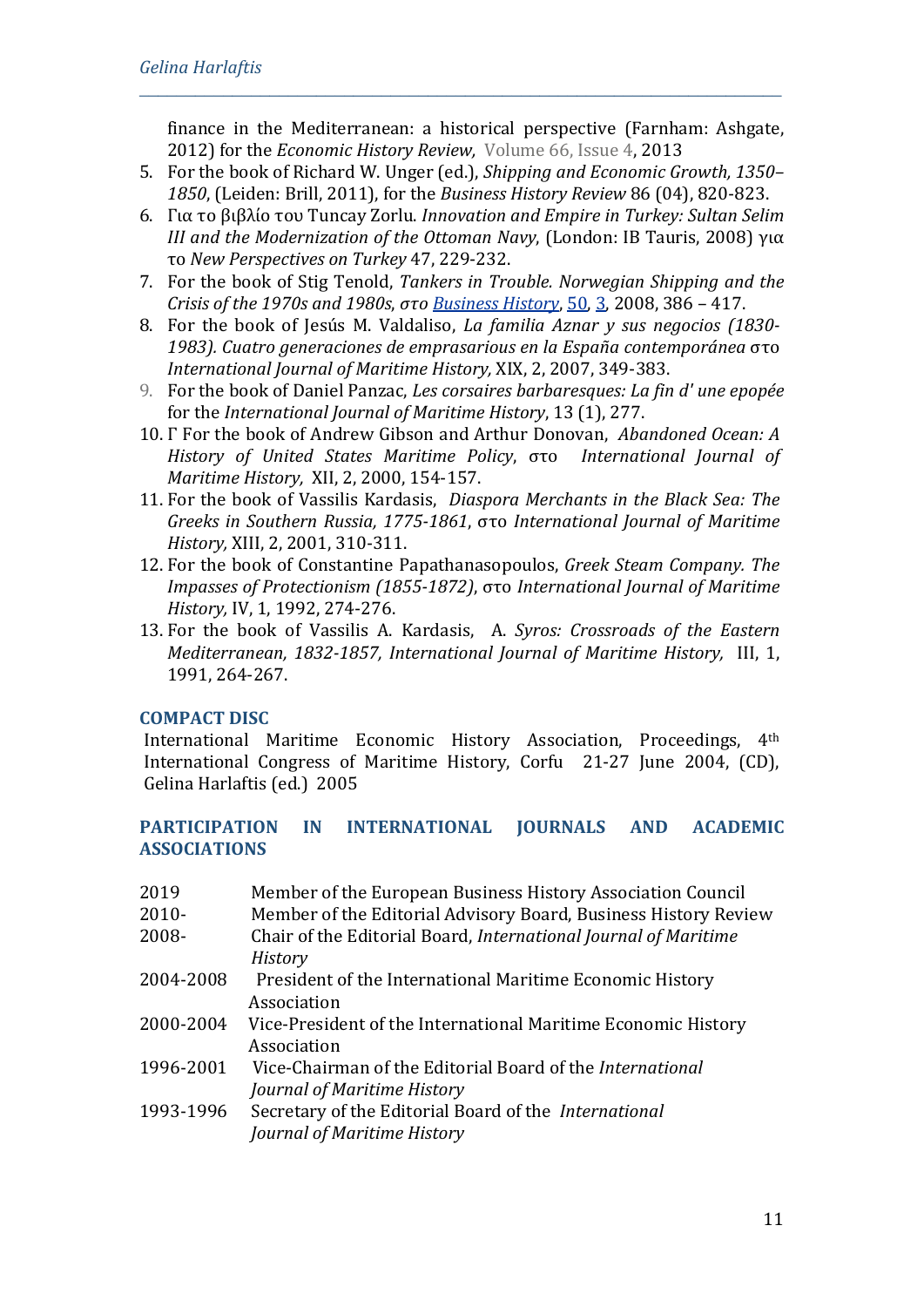#### **RESEARCH PROGRAMMES**

**1. 2017-2021,** Project Leader of the Research Project "Onassis Business History", funded by Onassis Foundation, with the collaboration of Amalia Pappa (General Archives) and Dr Alexandra Papadopoulou.

*\_\_\_\_\_\_\_\_\_\_\_\_\_\_\_\_\_\_\_\_\_\_\_\_\_\_\_\_\_\_\_\_\_\_\_\_\_\_\_\_\_\_\_\_\_\_\_\_\_\_\_\_\_\_\_\_\_\_\_\_\_\_\_\_\_\_\_\_\_*

- 2. **2016-2019,** Project leader of the Research Programme "Greek Shipping in the Age of Revolution: naval and merchant fleet, 1821-1831" funded by the Stavros Niarchos Foundation, 2016-2019, Ionian University, with post-doc researcher Dr Katerina Galani
- 3. *2012-2015* General Co-ordinator of the the interdisciplinary and interuniversity project "The Black Sea and its port-cities, 1774-1914. Development, convergence and linkages with the global economy" was included in the Action "Thales", financed by the Greek National Strategic Reference Framework, the E.U. and the Greek Ministry of Education. The project was led by the Department of History of the Ionian University in collaboration with the University of Crete, the National Hellenic Research Foundation, the Institute of Mediterranean Studies-FORTH, the University of Thessaly and the University of the Aegean. It also collaborated with 23 academic institutions – Universities, Research Institutes and Archives – from the Black Sea countries, that is Turkey, Bulgaria, Romania, Ukraine, Russia and Georgia, as well as from Moldavia, Norway, Italy, Israel and the United States. The Main Research Group consisted of 19 scholars and the External Collaborators Research Group of 71 scholars (professors, senior researchers, young researchers, that is Ph.D. holders, PhD. students, post-graduate students), 57% of which were Greek and 43% foreigners.

**2011-2014** Project manager of the post-doctoral programme titled "From Istanbul to the City of London. Greek Bankers, 1820-1880» with Dr Katerina Galani, The project took place in the Ionian University and was financed by the Ministry of Development and EU for the period 2011-2014.

- *4.* **2007-2010** Project Leader of the Research Programme, «The Development of the ports of the Azov and the Greeks in the 19th century", 2007-2010, Ionian University and Hellenic National Foundation (EIE) financed by Kostopoulos Foundation, Alpha Bank and Levendis Foundation.
- *5.* **2007-2008** Project leader of the research programme: «The present and the future of the Greek Merchant Marine», Academy of Athens, Department of Economic Studies.
- *6.* **2005-2008** Project Leader of the Research Programme, "Greek Maritime Centres in the 19th century", PENED, Ionian University, financed by the Greek Ministry of Development/EU.
- *7.* **2004- 2006** Project Leader of the Research Programme "Greek Maritime History 18th century", Pythagoras I, Ionian University, financed by the Greek Ministry of Education/EU.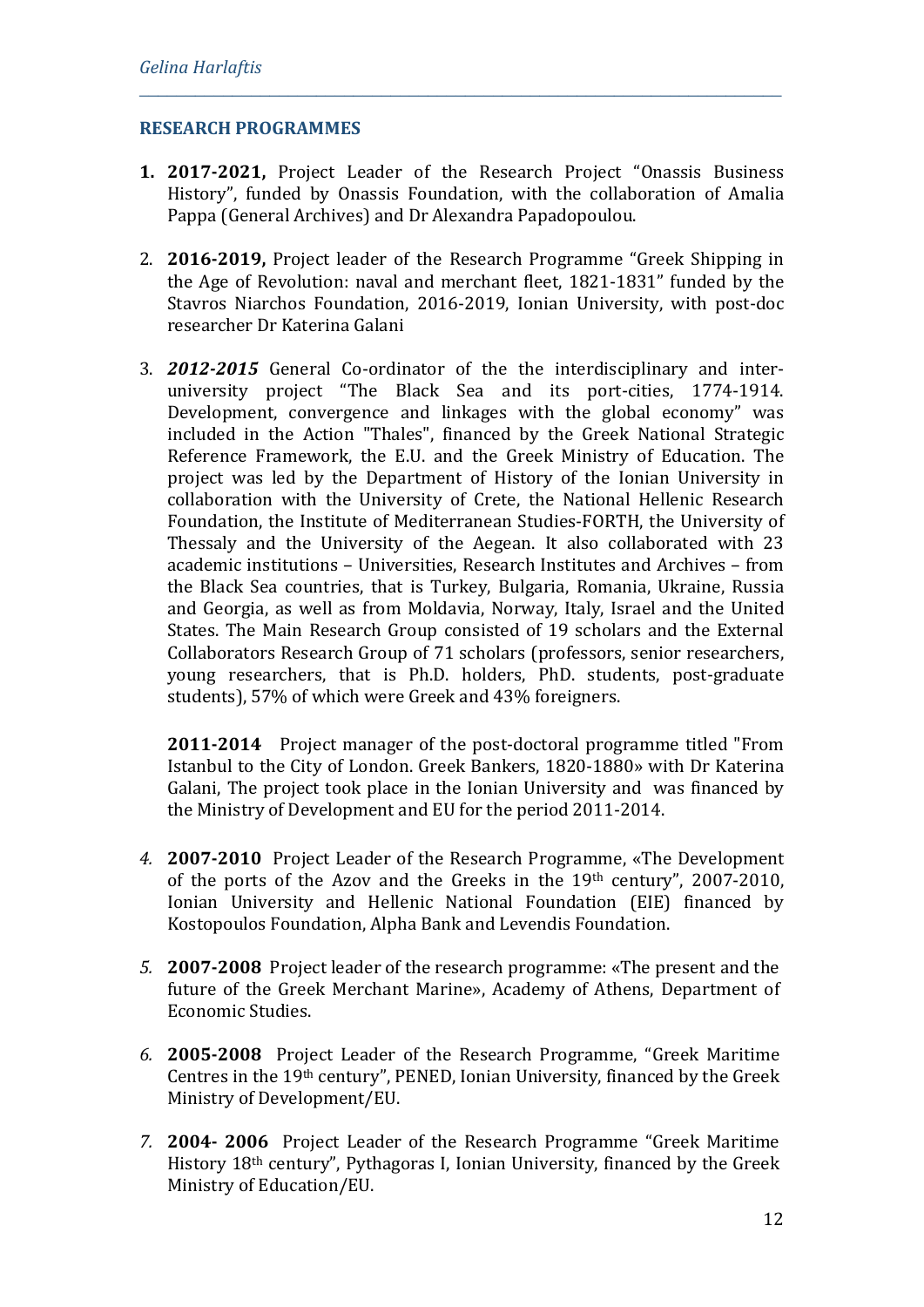*8.* **1998-2004** Project Manager of the Research Programme "Two centuries of Greek shipping companies" led by the Hellenic Historical and Literary Archive, financed by Niarchos Foundation.

*\_\_\_\_\_\_\_\_\_\_\_\_\_\_\_\_\_\_\_\_\_\_\_\_\_\_\_\_\_\_\_\_\_\_\_\_\_\_\_\_\_\_\_\_\_\_\_\_\_\_\_\_\_\_\_\_\_\_\_\_\_\_\_\_\_\_\_\_\_*

- 9. **2000-2002** Participation of the Development of the Administration System of Inner Sea Transport (SETHAM), Ministry of Merchant Marine. Study of the group Trademco Ltd-Truth S.A. in collaboration with Amarine-NEI/MERC for the Ministry of Merchant Marine
- 10. **1996-1997** Scientific coordinator of section VI of the E.U. programme "Competitiveness of European Union Container Shipping", of Mercer Management Consulting and Partners, Lloyd's Maritime Information Services and University of Piraeus
- *11.* **1991-1996** Project Leader of the project "Registration, microphotography and processing of data of old Ship Registry Books of Greek Port Authorities", University of Piraeus. The project was financed by the Greek Shipowners' Union.

### **HISTORICAL EXHIBITIONS**

- 1. **2012-2013** Academic Advisor and research manager for the creation of a permanent exhibition in the historical building «Kelia» in Naoussa of Paros titled "War and Peace in the Aegean, 18th century. 'Orlofika' and Greek Shipping". The project was led by the Environmental and Cultural Park of Paros and was financed by the Levendis Foundation.
- 2. **2008** Co-organizer with Evi Olympitou of the historical Exhibition "The Lighthouses of the Ionian Seas" that took place in May-July 2008 in the Dept of History of Ionian University, Corfu and in the Levatho Municipality in Cephalonia. The exhibition was financed by the Ionian University.
- 3. **June 1998** Project leader of the Exhibition «The Ships Make History» organized by the Ministry of the Mercantile Marine in the exhibition centre of the Piraeus Port Authorities during the International Maritime Exhibition «Poseidonia '98».
- 4. **June-July 1997** Project Leader and Producer of the Exhibition «Risks at Sea» that took place in a warehouse of the Thessaloniki Port Authorities during the cultural activities of «Thessaloniki, Cultural Capital of Europe 1997» and in collaboration with the Greek branch of the International Committee for the Conservation of the Industrial Heritage (T.I.C.C.I.H.). The exhibition was financed by Vernicos Maritime, Hellenic Register of Shipping, Lloyd's Register of Shipping, Μidland Bank, American Bureau of Shipping, Det Norske Veritas, The London U.K. P&I Club, UK P & I Club.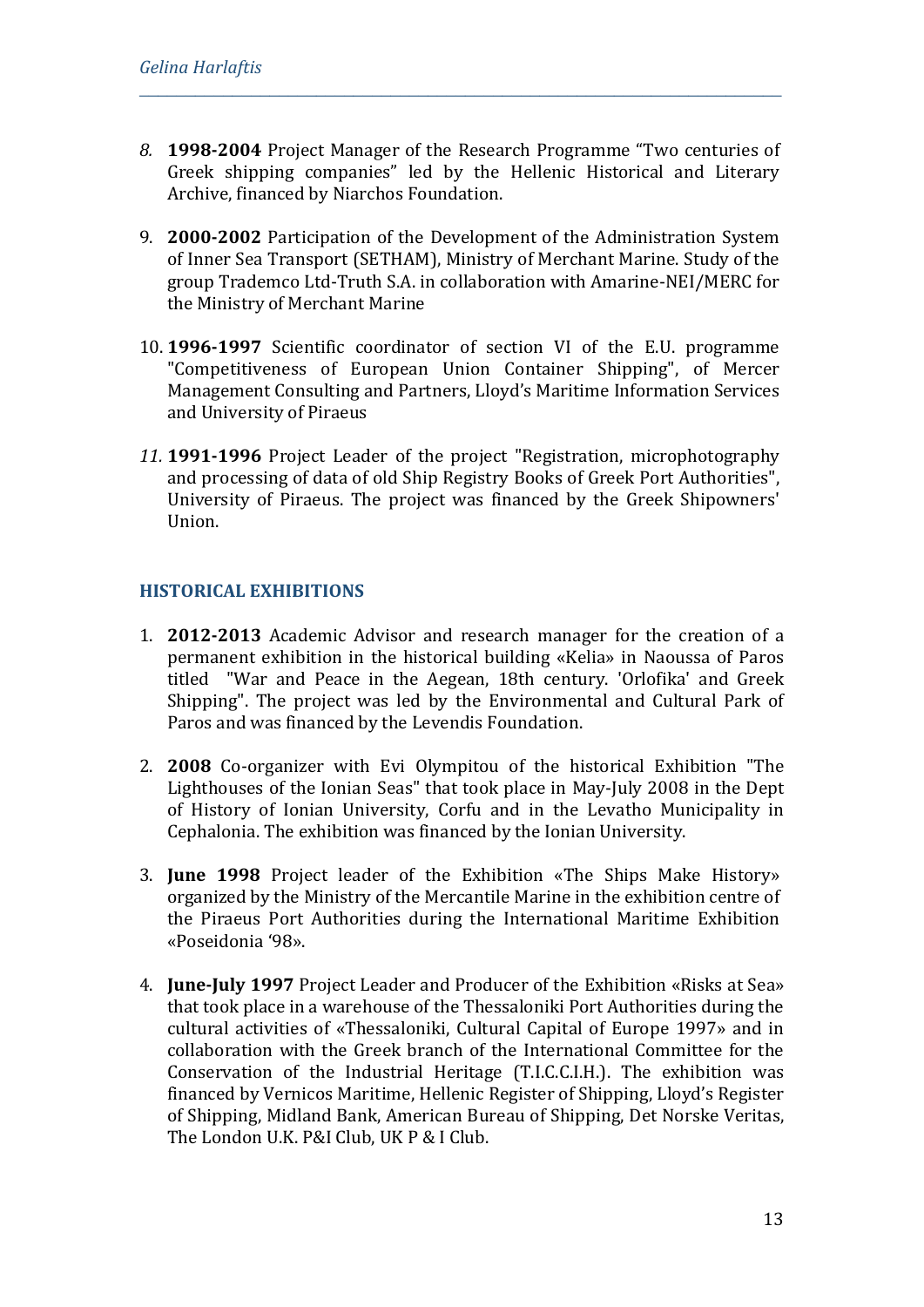*5.* **June 1994** Project Leader of the Exhibition «Greek Seamen and Greek Steamships on the Eve of the First World War» organized by the Aegean Maritime Museum that took place on board the s/s *Thalis o Milissios* during the International Maritime Exhibition «Poseidonia '94» and financed by Kostopoulos Foundation.

*\_\_\_\_\_\_\_\_\_\_\_\_\_\_\_\_\_\_\_\_\_\_\_\_\_\_\_\_\_\_\_\_\_\_\_\_\_\_\_\_\_\_\_\_\_\_\_\_\_\_\_\_\_\_\_\_\_\_\_\_\_\_\_\_\_\_\_\_\_*

## **ORGANIZATION OF ACADEMIC CONFERENCES**

- *1.* **November 2019, Athens.** «The Merchant fleet and the Navy during the Greek Revolution" Stavros Niarchos Cultural Centre, co-organised by the Centre of Maritime History of IMS-FORTH Κέντρο and the Ionian University, Co-organiser.
- 2. **October 2018,** Rethymno, International Conference "Visions, Vows and Wonders: Religion and the Sea in the Eastern Mediterranean, 15th-19th centuries" co-organisation of Centre of Maritime History IMS-FORTH with Southern Connecticut State University, ΗΠΑ, Main organiser.
- **3. April 2018,** Rethymno, International Conference "What is Maritime History?" in memory of Professor Lewis R. Fischer, Centre of Maritime History IMS-FORTH, Main organiser.
- **4. October 2016,** Athens, International Conference in Memory of Evrydiki Sifneos «From the Aegean to the Black Sea» co-organized with the Institute of Historical Research of the National Research Foundation and the Department of History of the Ionian University. Main organizer.
- **5. October 2014,** Athens, International Conference "Piracy in the Eastern Mediterranean 15th-19th century", Silvia Ioannou Foundation. Coorganizer.
- 6. **October 2014,** Istanbul, Turkey- Third Conference of the Black Sea Project, The Economic and Social Development of the Port–Cities of the Southern Black Sea Coast, Late  $18<sup>th</sup>$  – Beginning of the  $20<sup>th</sup>$  century, Ionian University and Bogazici University, Istanbul. Main Organizer.
- 7. **May/June 2014**, Constantza, Romania and Varna, Bulgaria. Second Conference of the Black Sea Project, The Economic and Social Development of the Port–Cities of the Western Black Sea Coast,Late 18th – Beginning of the 20th century, Ionian University and Institute for Mediterranean Studies / FORTH in collaboration with Ovidius University of Constanta, The Lower Danube University of Galati, The Maritime Museum of Constanta, The National Archives of Romania, Constanta Branch and The Bulgarian State Archives / Regional State Archives – Varna. Main Organizer.
- 8. **September 2013**, **Odessa, Ukraine** First Conference of the Black Sea Project, The Economic and Social Development of the Port-Cities of the Northern Black Sea Coast, Late 18<sup>th</sup> –Beginning of the 20<sup>th</sup> century, Ionian University and Hellenic Research Foundation in collaboration with Hellenic Foundation for Culture – Odessa Branch and State Archives of Odessa. Main Organizer.
- 9. **October 2010**, **Kiev Ukraine** International Conference «Greeks in the international trade of the South of the Russian Empire, 18th-19th c., in collaboration of the Ionian University with the Centre of Neohellenic Research/National Research Foundation, Centre for the Pontic Studies,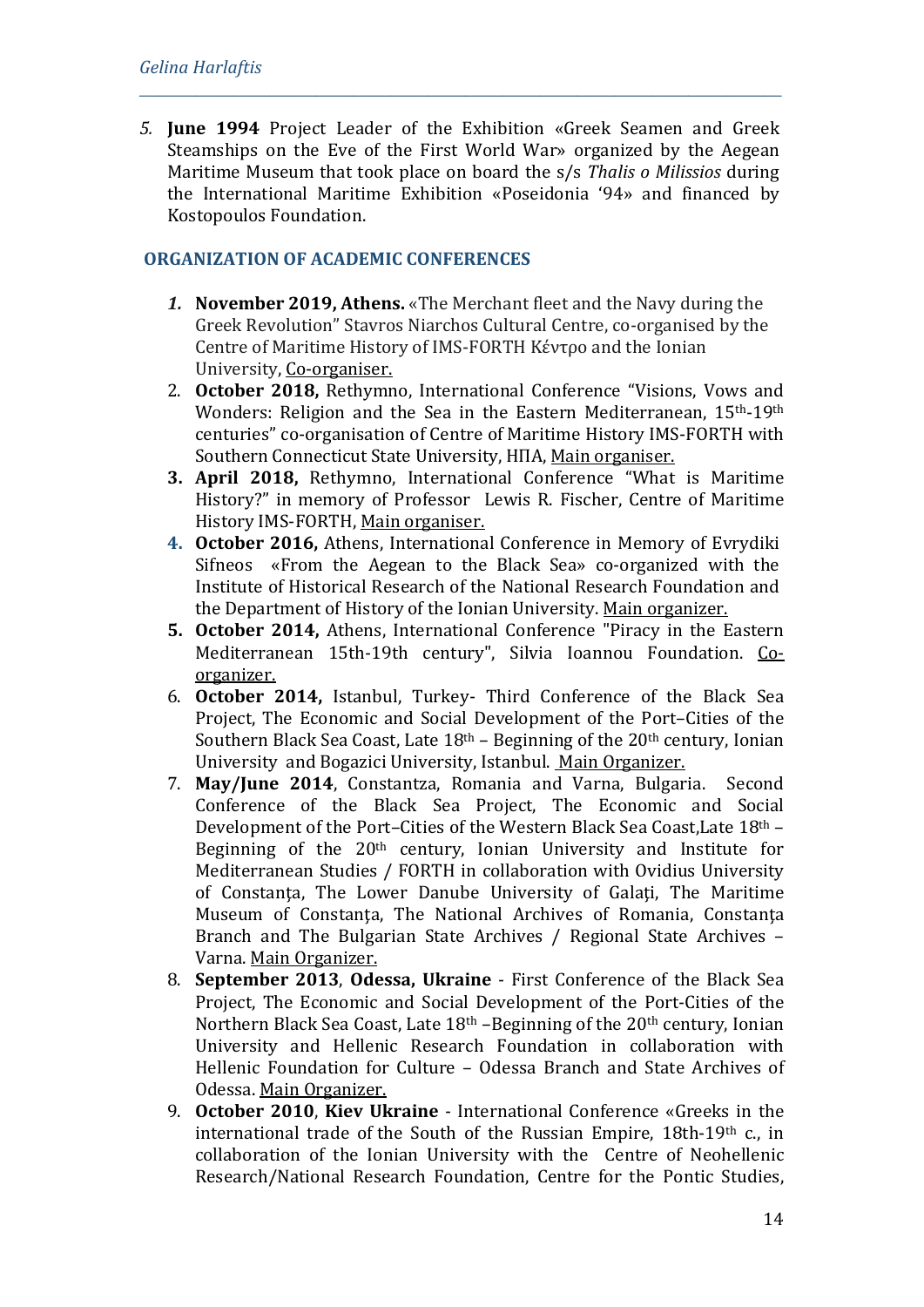Institute of History of Ukraine of the National Academy of Sciences of Ukraine with the collaboration of the State University of Nizhyn. Coorganizer.

10. **November 2010**, **Piraeus**- Workshop in collaboration with the Hellenic Maritime Museum titled «The heyday of Greek Sailing Ship fleet in the 19th century". Co-organizer.

- 11. **10-14 July 2009, Rostov-on-Don, Russia-** International Conference «Economic and Social Development of the Azov Port-Cities and the Greeks in the Long 19th Century» organized by the Ionian University, the Centre of Neohellenic Research/National Research Foundation and the Southern Scientific Centre of the Russian Academy of Sciences (SSC RAS). Coorganizer.
- 12. **10-13 December 2008, Rethymno, Crete,** «International Conference of Economic and Social History. Theoretical approaches and research». Coorganization of the Department of History of the Ionian University and the Department of History and Archaeology, University of Crete. In the conference 60 participants took place from 12 Universities and research centres from Greece, the U.K., Germany, France and Turkey. Co-organizer.
- 13. **3-4 October 2008, Bucharest, Romania.** «Greeks in Romania in the 19th century», International Conference of the Historical Archive of Alpha Bank. In the conference took place 23 participants from the Universities of Romania, France, USA and Greece. Main Organizer.
- 14. **14-16 September 2006, Cephalonia.** International Conference «Shipping in the Era of Social Responsibility» in honour of Professor Basil Metaxas (1925-1996). Co-organization of Ionian University, University of the Aegean, and University of Piraeus. In the conference took part 54 participants from the Universities of Greece, Italy, U.K., Netherlands, Canada, USA and Malaysia. Main Organizer **21-22 October 2005**, **Corfu.** International Conference «Historical Studies in the last 20 years». Anniversary for the 20 years of the Department of History of the Ionian University, 1985-2005. In the conference took part 18 participants from the Universities of Greece, France, Netherlands, U.K., USA, Turkey and Israel. Main Organizer.
- 15. **21-27 June 2004, Corfu.** IVth International Congress of Maritime History of the International Maritime Economic History Association. There were 156 participants from 28 countries. Main Organizer.
- 16. **21-22 September 2001, Corfu. Pre-conference of** Session X titled «Diaspora Entrepreneurial Networks, c.1000-2000», for the ΧΙΙΙth International Economic History Congress*,* Buenos Aires 2002. In the preconference there were 18 participants from Greece, U.K., Netherlands, Italy, Malta, Israel, Malaysia, China, USA, Canada and Australia. In August 2002, a short version of the conference-session was repeated in Buenos Aires in XIIIth ΙΕΗΑ. Main Organizer.
- 17. **20-22 April 2001, Miami, Florida, USA,** Session organizer, με θέμα «Multinational Maritime Services in the Nineteenth and Twentieth Centuries", in Business History Conference, Annual Meeting. Main Organizer.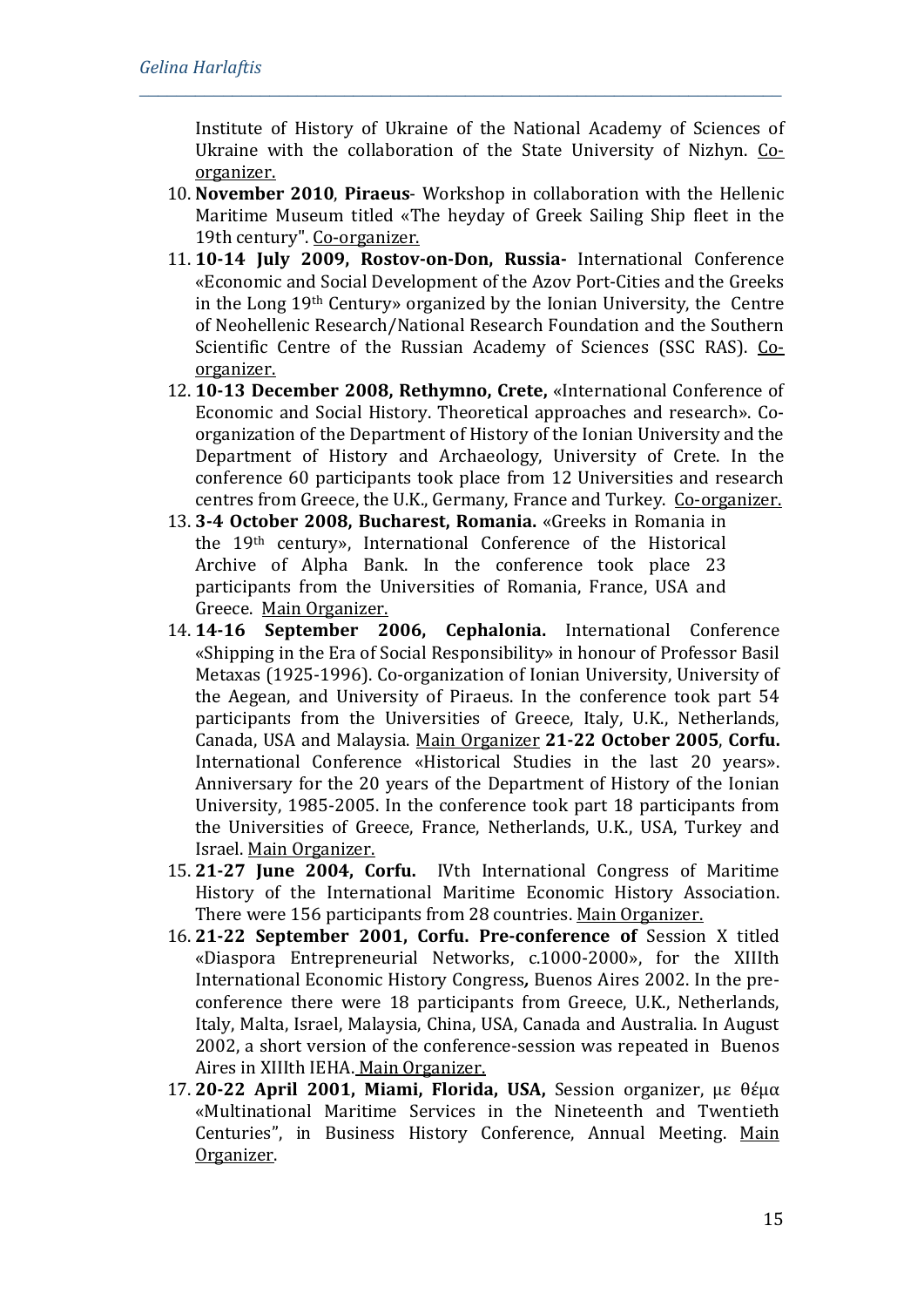18. **12-14 September 1997, Piraeus**, Pre-conference for the Β-15 Session titled «Global Markets: The Internationalization of the Sea-Transport Industries since 1850», for the ΧΙΙth International Economic History Congress. In the session there were 22 participants from Finland, U.K., USA, Canada, Japan, Germany, Denmark, Norway, Greece and Australia. A shorter version of the conference-session was repeated in XIIth IEHA in Madrid of Spain in 1998. Main Organizer.

*\_\_\_\_\_\_\_\_\_\_\_\_\_\_\_\_\_\_\_\_\_\_\_\_\_\_\_\_\_\_\_\_\_\_\_\_\_\_\_\_\_\_\_\_\_\_\_\_\_\_\_\_\_\_\_\_\_\_\_\_\_\_\_\_\_\_\_\_\_*

## **PRESENTATIONS IN CONFERENCES**

- 1. **8 November 2019***,* **Αthens.** Conference «The merchant fleet and the Navy during the Greek Revolution", co-organization of the Ionian University and the Centre of Maritime History, IMS-FORTH in the Culturial Centre of Stavros Niarchos Foundation. Paper titled «'Where are going to fight with grain merchant ships? The formation of the Navy».
- 2. **17-19 October 2019, Nauplion.** Greek-British Symposium. Paper titled "Replacing the British in World Shipping: The evolution of the Greek shipping company".
- 3. **23-25 Μαίου 2019, Regensburg, Γερμανία.** 7th Annual Conference of the Leibniz Institute for East and Southeast European Studies (IOS), *Firms and Social Change in Eastern and Southeastern Europe. Historical, Political and Economic Perspectives,* IOS, Regensburg. Ανακοίνωση με θέμα «Prosperity, cooperation and conflict of foreign entrepreneurs in the Black Sea port-cities of the Russian Empire. Greek traders and shipowners from Odessa to Batoum, 1780s to 1910s».
- 4. **April 2019, Chania.** 24rth Scientific Meeting of the Dpt of History and Archaeology of the University of Crete. Paper titled "The History of the Sea. The Economic History of the Black Sea in the 19th century"
- 5. **14-16 March 2019, Cartagena, Colombia**. Business History Conference . Paper titled "Αristotle Onassis, a pioneer in the architecture of the global shipping firm ".
- 6. **9 September 2018, Ancona**, European Business History Association, *The firm and the sea: Chains, flows and connections.* Keynote speech, "The Relation to the Sea. European Maritime Business and maritime transport systems in the Mediterranean and the Black Sea".
- 7. **19 –20 May 2018, Hydra,** The Global Life of Sponges: Social, cultural, historical, and political. Paper titled "The sponge fishing activity and community of the island of Kalymnos by Evdokia Olympitou".
- 8. **9–11 May 2018, Constanţa**, 5th MMHN International Conference. Keynote speech "Writing the history of a Sea: The maritime history of the Black Sea".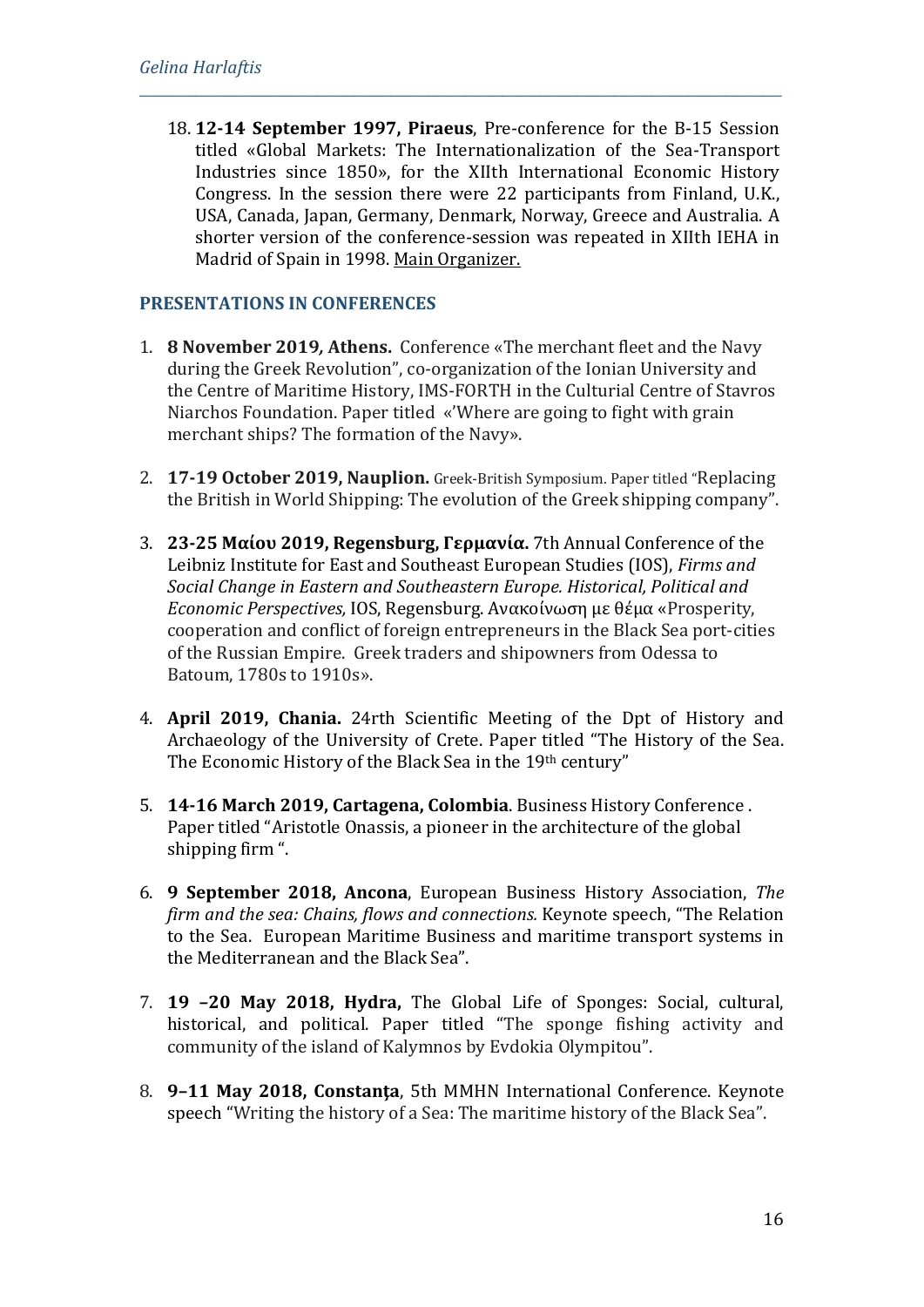*9.* 2**9 July - 3 August 2018**, Boston, World Economic History Association. Paper titled *"*A Methodological Approach of the Economic History of a Sea. The Paradigm of the Black Sea port-cities and their globalization process"

- *10.* 2**9 July - 3 August 2018**, Boston, World Economic History Association. Paper titled « The development of the maritime transport systems of the northern Black Sea coast, 1770s-1850*s»*
- 11. **13-17 May 2018, Pratto**, La Settimana di Studi Reti Marittime Come Fattori Dell'integrazione Europea Maritime Networks as a Factor in European Integration, οργάνωση από Fondazione Istituto Internazionale di Storia Economica "F. Datini". Paper titled "Black Sea and its maritime networks, 1770s-1810s. The beginnings of its European integration"
- 12. **27-29 April 2018, Lasithi,** 23rd Scientific Meeting of the Dpt of History and Archaeology of the University of Crete. Paper titled "The rise of Greek Shipping, 18th century. The heyday before the Greek Revolution"
- 13. **26-27 March 2018, Marseilles**, MuCEM, MODERNISMES EN MEDITERRANEE : PARCOURS ARTISTIQUES ET CRITIQUES 1890-1940, coorganisation of AMU-TELEMMe, LabexMed, IMEC, Centre Chastel, Musées de Marseille, MuCEM. Paper titled "Mediterranean cultural landscapes. Greek landscape in the arts from the 18th until the late 20th century".
- 14. **15-16 December 2017, Αθήνα,** International Symposium "Russian Religious Art in Orthodox East: Politics, Art and Technology", co-organisation Institute for Mediterranean Studies-FORTH and Benaki Museum. Paper presented "**«**Vagliano Brothers». Τhe Cephalonian big merchants and shipowners of South Russia - «Big benefactors» of Greece."
- 15. **5-7 September 2017, Batoum, Georgia.** Conference organised in the framework of "Batumi, Odessa, Trabzon - The Cultural Semantics of the Black Sea from the Perspective of Eastern Port Cities" project implemented by the Center for Literary and Cultural Research (ZfL) in Berlin in cooperation between ZfL and Ilia State University (Tbilisi). Paper presented «Maritime transport systems, dynamic change of port-cities and the globalization process of the eastern shore of the Black Sea in the nineteenth century*"* στο International Conference Port cities as contact zones and cities of exception (with a special focus on the Black Sea after 1774).
- 16. **16-18 September 2016, Paros, International Symposium** «Russians in the Aegean, 1770-1775. The long term consequences of a short-lived Hegemony", organized by the Environmental Park of Paros and the Municipality of Paros. Paper presented "The 'Orlofika' and Greek Shipping".
- 17. **August 24-26 2017**, **Βιέννη,** 21st Annual Congress of European Business History Association. Paper presented with Christos Tsakas, "Southern Europe helping Northern Europe: Greek shipowners and the revival of the West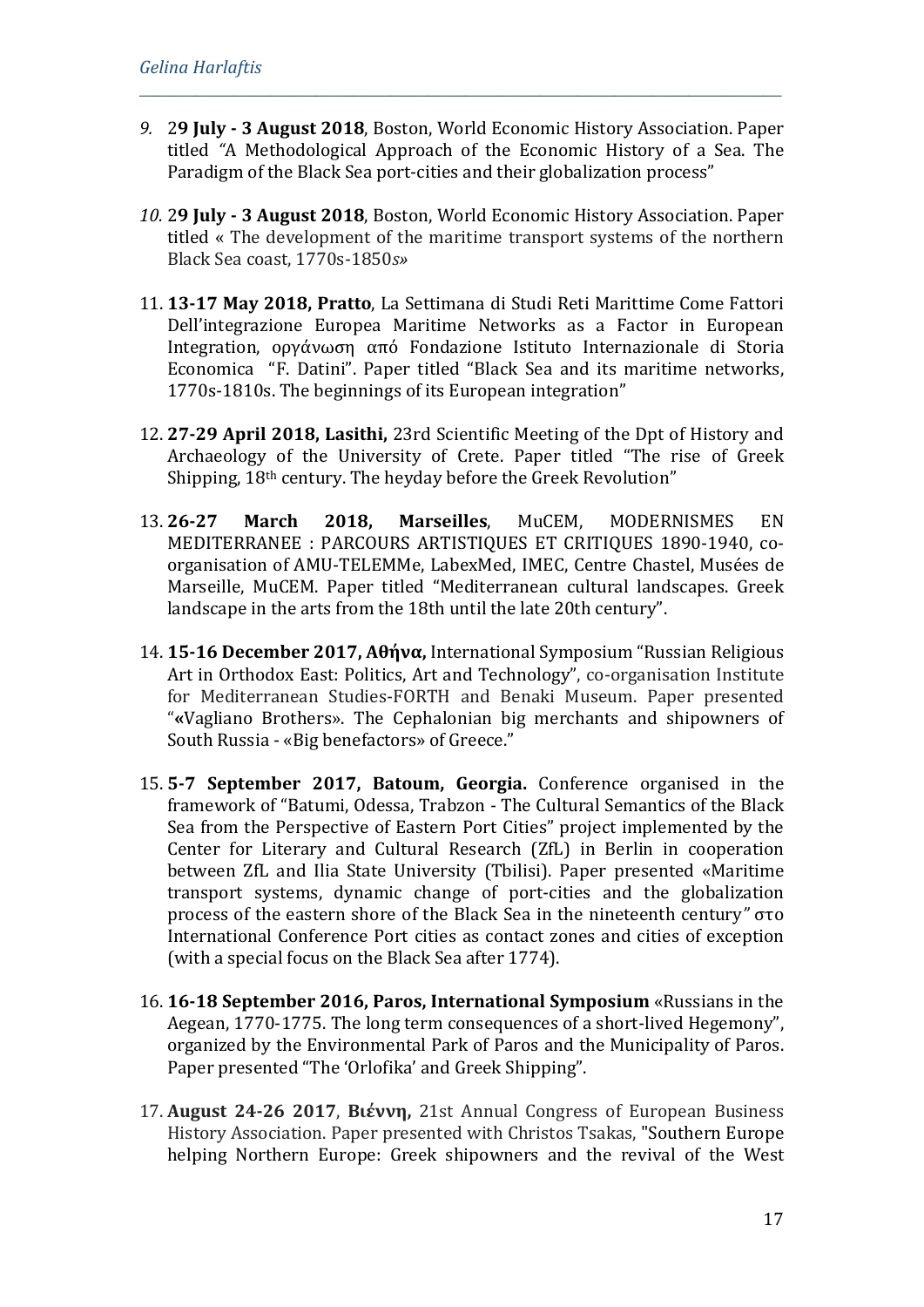German shipyards. Tranformations in the global shipping industry in the 1950s".

- 18. **13-15 July 2017, Οξφόρδη**, Oxford Naval History Conference, «Economic Warfare and the Sea, 1650-1950», All Souls College, Oxford. Paper presented with Katerina Galani «Between a Navy and a merchant fleet. Greek Shipping during the war of Greek Independence.
- 19. **29 June 2017, Glasgow***,* 'The Routledge Companion to The Makers of Global Business, University of Glasgow. Paper presented "The evolution of the European shipping firm: from local to global».
- 20. **24-27 May 2017, Ioannina**, 3rd International Conference in Economic and Social History, Labour History: production, markets, relations, policies (from the late Middle ages to the early  $21^{st}$  century, Greek Economic History Association and University Ioannina. Paper presented «Transforming the island maritime culture to corporate business culture. Crews on the ships of the Onassis shipping group».
- **21.12-13 May 2017, Rethymno,** Academic Meeting «Aspects of the transition from the Ottoman Empire to the Greek state», Department of History and Archaeology, University of Crete. Paper with Alexandra Papadopoulou, titled «The maritime centres of the Aegean and the Ionian seas on the verge of the Ottoman Empire and the Greek state".
- 22. **March 9-10, 2017, PARIS**, International Conference, Ministére de l'économie et des finances, France. Paper titled «Ιnterfirm credit in Μediterranean Εurope. Greek-owned trading and shipping business from local to global, end-19th century to end-20th century».
- 23. **27 June to 1 July 2016, Perth, Western Australia,** 7th IMEHA International Congress of Maritime History, Murdoch University. Paper titled "Dynamic Change of Port Cities, Maritime Transport Systems and the global linkages of the Black Sea in the Nineteenth Century".
- *24.* **8 April 2016, Athens,** Academic meeting " Neohellenic history and Ottoman studies. A mapping attempt", Historical Archive of University of Athens. Paper with Sophia Laiou and Dionysios Tzakis titled "Neohellenic and Ottoman History in the Ionian University"
- 25. **25 -28 October 2016, Leipzig,** International Conference, Leipzig Transport statistics in pre- and early industrial economic history: The challenges and opportunities of Sound Toll Registers Online, University of Leipzig**.** Paper titled «The use of maritime databases and Maritime History. Statistics and interpretations*».*
- 26. **20-22 October 2016, Athens.** International Academic Conference "Greco-Russian relations in the early modern and modern period (18th-20th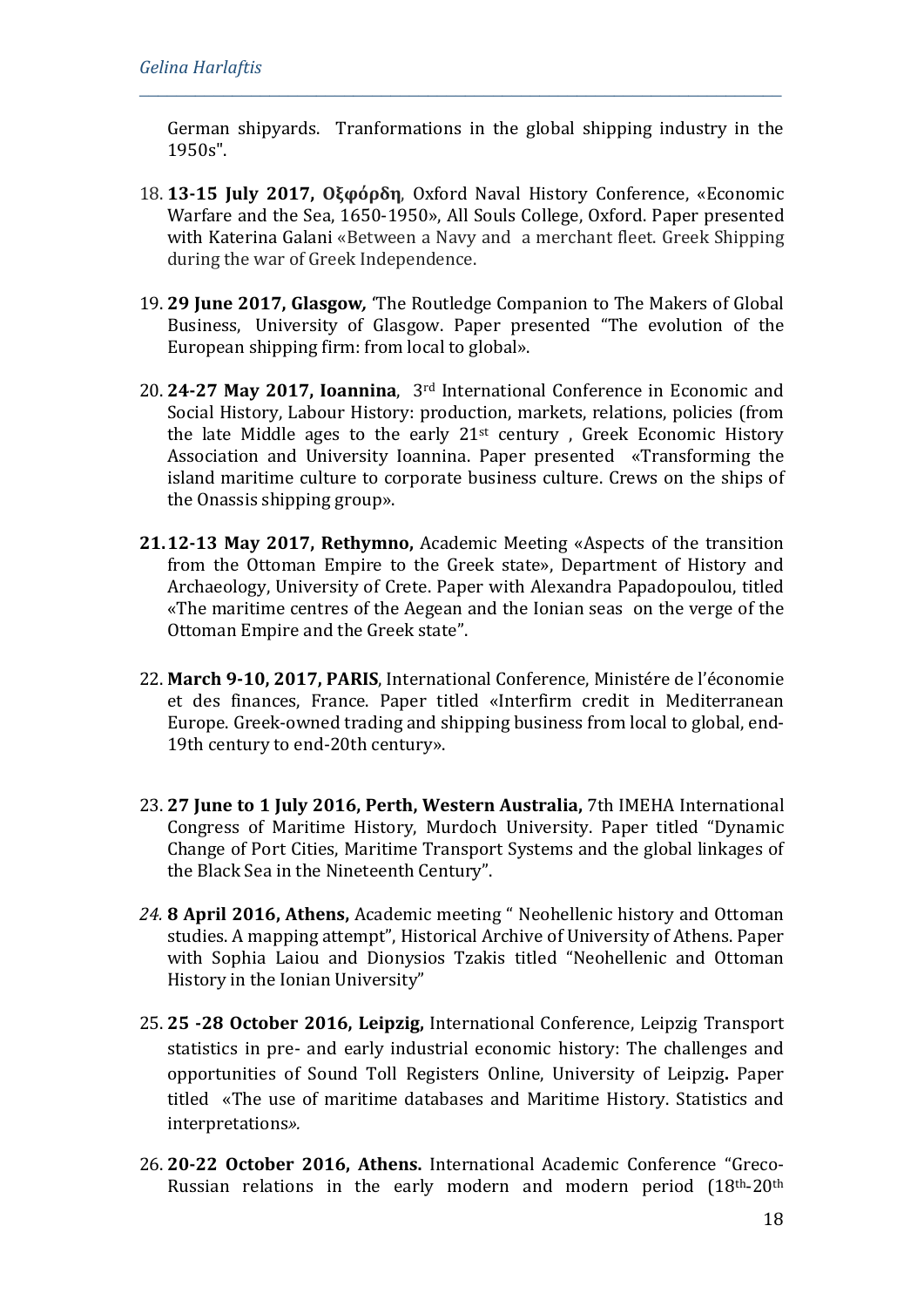centuries), National and Kapodistrian University of Athens in collaboration with the State Lemonosov University of Moscow. Paper titled «International commercial businesses of Southern Russian and the formation of entrepreneurial networks between the Black Sea and Western Europe from the end of the  $18<sup>th</sup>$  to the beginning of the  $20<sup>th</sup>$  century".

- 27. **3 June 2016, Liverpool**, Ιnternational conference "Shipping, globalisation and structural change in the 1970s, John Moores University". Paper titled "Making the global tanker business: The case of Onassis shipping group".
- 28. **17 December 2016, Piraeus,** Academic Conference, «The dialogue of two Peoples: Greece-Russia 2016» Two-day Workshop, Laskaridis Foundation. Paper titled «The Development of the ports of the Black Sea from the end of the  $18<sup>th</sup>$  century to the beginning of the  $20<sup>th</sup>$  century. Greek international commercial businesses of Southern Russia*».*
- 29. **18 November 2015, Athens,** Society for Neohellenic Studies, academi Journal Mnemon. Round Table titled "Teaching Economic History and Business History".
- 30. **11-13 December 2015, Athens.** Research Project Kripis I. Conference "Networks in History from the Ancient to Modern Times, organized by the National Research Foundation. Paper titled "The dynamics of the entrepreneurial networks of Greek trading companies in Russia, 1780s-1910s".
- 31. **August 2015, Kyoto, Japan.** XVIIth World Economic History Congress a)Paper presented "The development of trade and shipping of Black Sea port – cities and their integration to the Western European Economy, 1830s – 1910s", b) Paper presented "The global evolution of eastern Mediterranean and Black Sea maritime business: collective biographies of Greek shipowners".
- 32. **July 2015, Rotterdam, Netherlands**. 14th International Congress for Eighteenth-Century Studies (ISECS). Paper presented "The formation of Greek international trading companies in the New Russian port-cities linking the Black Sea with western Europe (1780s-1820s)*".*
- 33. **June 2015, Chios, University of the Aegean**. European Conference on Shipping, Intermodalism & Ports – ECONSHIP 2015 "Shipping and Ports at Crossroads: Competition, Global Sourcing and Regulatory Challenges. Paper presented titled "Between Grain and Oil: The Formation of the Transport and Port Systems of the Eastern coast of the Black Sea, late 19th-Early 20th c".
- 34. **August 2014, Utrecht Netherlands.** European Business History Association**,**  Annual Conference. Paper presented titled "Trade and finance between London, Constantinople and Southern Russia: The Greek business group in the 19th century".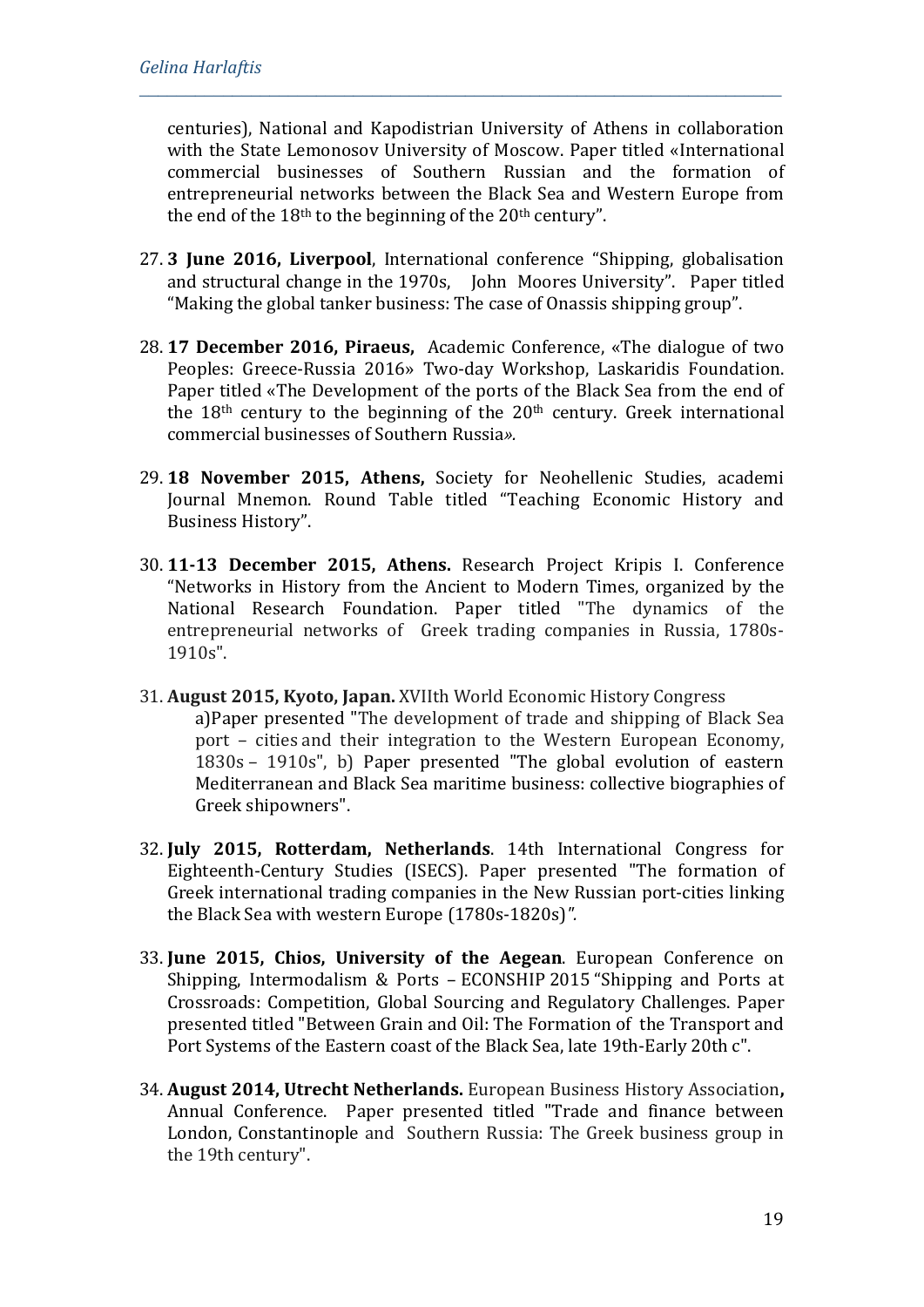35. **July 2014, St. Petersburg, Russia**. Second International Congress Of Eurasian Maritime History. Paper presented titled "The Black Sea and the development of the trade and shipping of its port-cities, 1780s-1910s".

- 36. **May 2014, Barcelona, Spain**. 4th Mediterranean Maritime History Network. Paper presented titled "The Name is the Game (and the Sail): Boat-naming Practices of Greek Shipowners in the 18th and 19th centuries" with Nikolaos Chrissidis.
- 37. **March 2013, New York, USA.** Jordan Center for the Advanced Study of Russia, New York University. Paper presented "Linking the Eastern Mediterranean and the Black Sea to the West: the development of Greek seatransport systems in the 18th and 19th centuries" in the workshop "The Mediterranean as Movement: Greeks and Russians in a Contested Space".
- 38. **November 2012, Instabul, Turkey**. First International Congress Of Eurasian Maritime History Istanbul 2012, (Turkısh Marıtıme History), Pırı Reıs Unıversıty. Paper presented "The dynamics of Eastern Mediterranean shipping and trade. The expansion of the Ottoman-Greek fleet to the West, the western Mediterranean and the Atlantic ocean and to the East, the Black Sea and the Indian ocean, 1770s-1821".
- 39. **November 2012, Athens**. International Conference "Greek-British relations", organized by the Foundation of the Greek Parliament. Paper presented "Greek merchant bankers in the City of London, 1860-1900. The case 'Vagliano Bros vs. Bank of England'".
- 40. **August-September 2012, Paris, France**. 17th annual conference EBHA, 1st joint conference with BHSJ, Paris. Paper presented titled «The beginning of an "Empire". Aristotle Onassis between Argentina and Europe, 1924-1940», with Maria Damilakou.
- 41. **October 2012, Galatz, Romania**. Ιnternational History Colloquium "By– Passing Periphery: South–Eastern European Economy and its Convergences to the Core. Routes And Goods, Actors And Factors (16TH–19TH Centuries)", Lower Danube University of Galati, Romania. Paper presented "The integration of the Black Sea in the global economy".
- 42. **July 2012, Ghent, Belgium**. 6th International Maritime Economic History Congress. Participation in a Round Table «The Future of Maritime History".
- 43. **June 2011, Chios**. European Conference on Shipping, Intermodalism & Ports - ECONSHIP 2011 "Maritime Transport: οpportunities and Threats in the post crises world", University of the Aegean - Paper presented «The "mega" agent and the "micro" principal: The evolution of Greek shipping firm in the 19th century» with Alexandra Papadopoulou.
- 44. **August 2011, Athens**. 15th European Business History Association, Annual Conference "Business, Finance and the State in 20th Century: European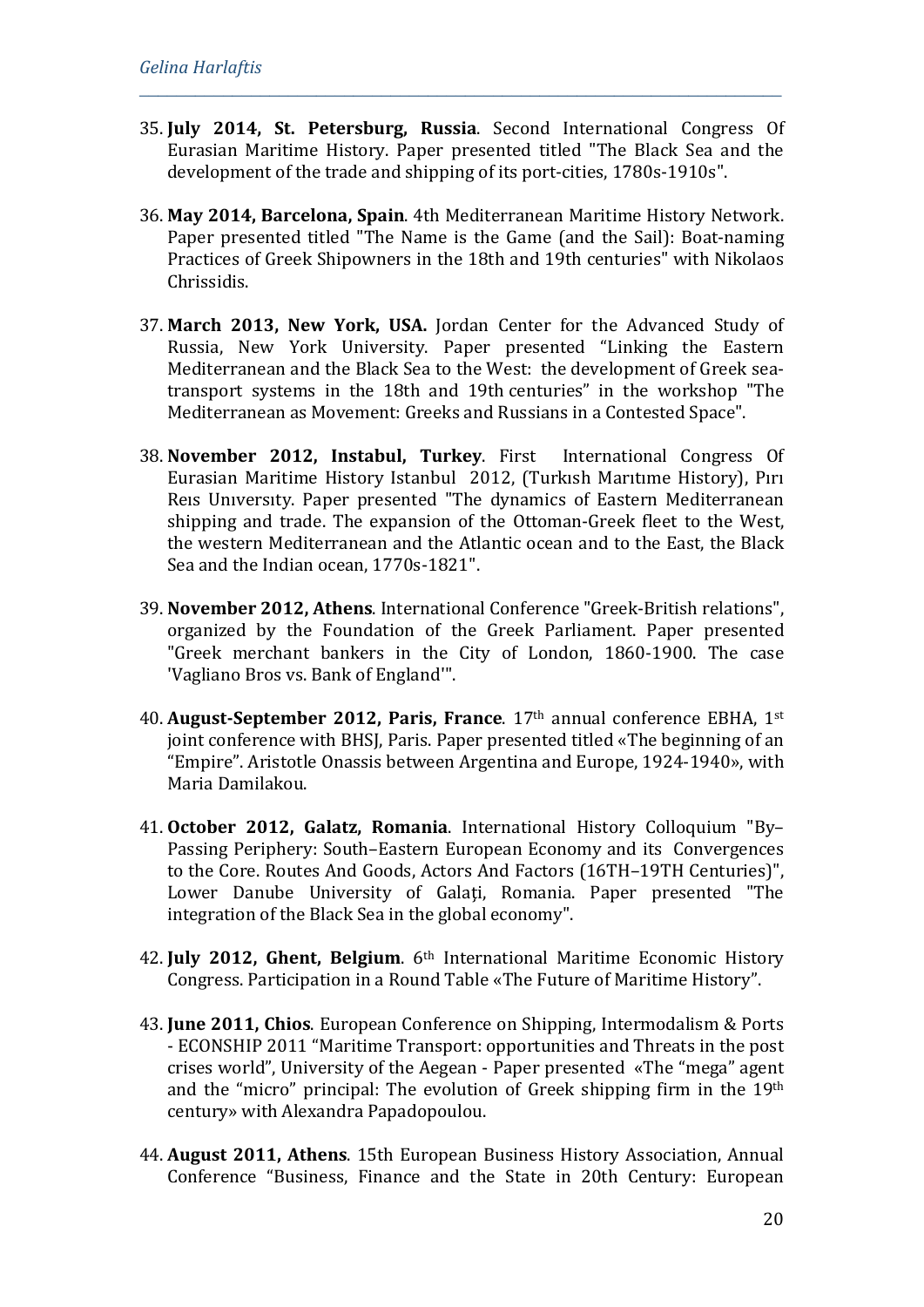Comparisons in Historical Perspective, Crises and Transformation. Paper presented "Mr Onassis and Game Theory".

- 45. **October 2009, Athens.** Second meeting «The Mediterranean and its Seas", (2008-2010), a collaboration of the University of Athens with the University of Minnesota. Paper presented titled «Maritime networks of Eastern Mediterranean: Linking 'thalassa' with 'okeanos'».
- 46. **March 2010**, **Durham, U.K.** Economic History Society, Αnnual Conference. Paper presented "Russian Port Customs, Anton Chekhov and Mari Vagliano, the "Emperor" of Azov Sea. Confronting Institutions in the Russian Empire, 1880s».
- 47. **April 2010, Prato, Italy**. International Conference XLII SETTIMANA DI STUDI, «Dove va la storia economica? Metodi e prospettive. Secc. XIII-XVIII. Where is Economic History going? Methods and Prospects from the 13th to the 18th Centuries», organized by Ιstituto Internazionale di Storia Economica "F. Datini".. Paper presented titled « International business of Southeastern Europe and Eastern Mediterranean, 18th century: Sources, methods and interpretive issues»,
- 48. **May 2010, Izmir, Turkey**. 3rd Mediterranean Maritime History Network Conference.Paper presented titled «The Ottoman-Greek fleet, 1780-1821».
- 49. **May 2010, Athens**. International conference organized by the Department of Turkish Studies and Contemporary Eastern Studies of the University of Athens and of the Association of Near East. Paper presented «Constantinople between East and West, 19th century-beginning of 20th century».
- 50. **July 2010 Spetses**. Conference of the General Archives of Spetses. Paper presented «The rise of Greek shipping and Spetsiot shipping in the 18th century», in the Conference titled "The Shipping of Spetses" .
- 51. **August 2010**, **Argostoli, Cephalonia.** Η' Panhellenic Conference of Maritime Museums. Paper presented «The research in the Maritime History of 18th-20th centuries»
- 52. **August 2009, Utrecht, Netherlands.** Fifteenth International Economic History Congress, στη συνεδρία «Merchant Colonies in the Context of the International Commerce in the Early Modern Period». Paper presented «Merchant *Paroikies* and the International Commerce of the Greeks in the Mediterranean of the Eighteenth Century».
- 53. **28 March 2009, Oxford**. Workshop titled «Shipping and Trade from the Napoleonic Era to the Early Twentieth Century» co-organized from the University of Oxford and the University of Oslo. Paper presented «Business networks as global institutions: Greek maritime business 1700-2000».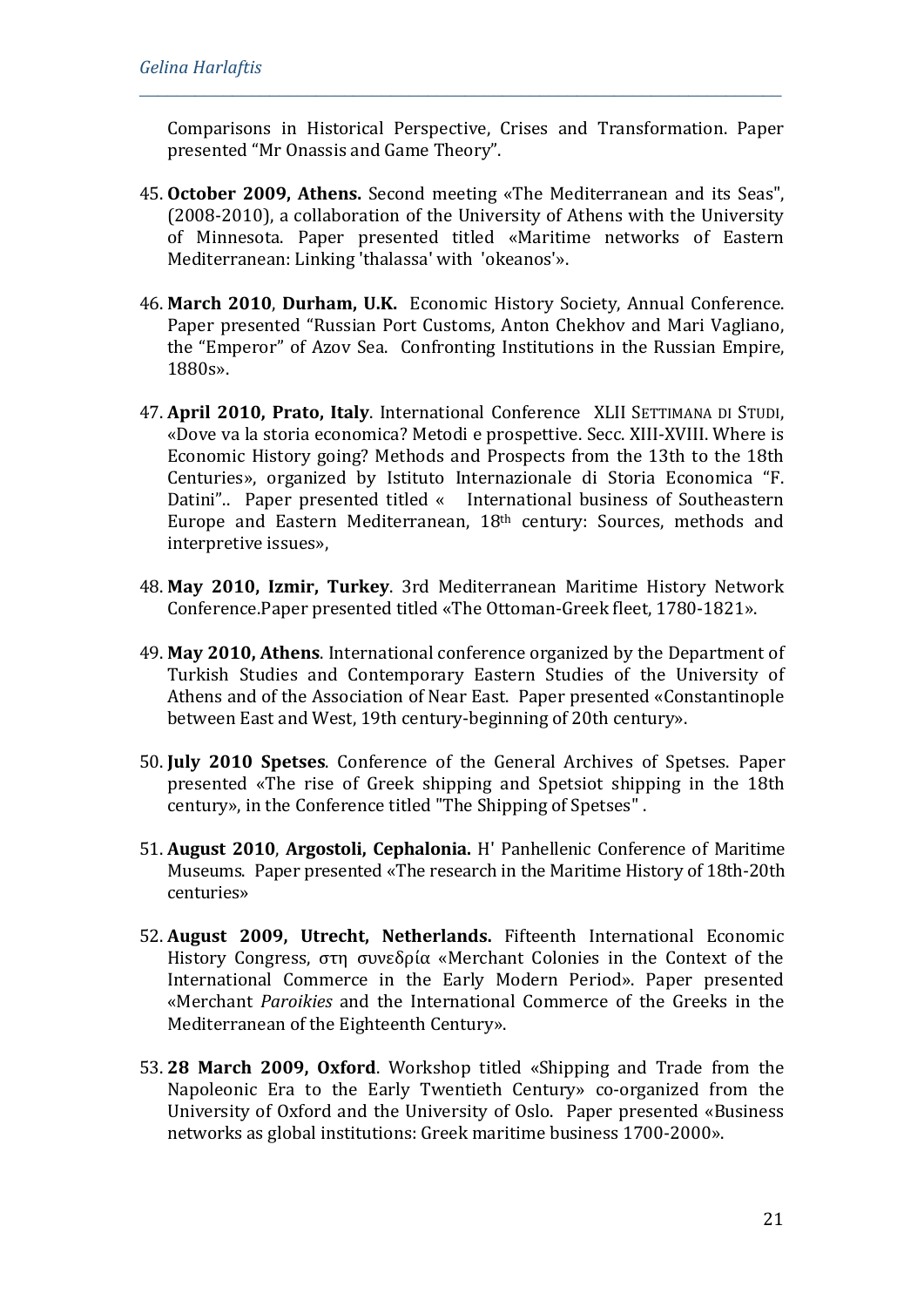54. **23-28 September 2008, Minessota, U.S.A.** First international workshop, collaboration of Department of History at the University of Minnesota and Department of History and Archaelogy, University of Athens, «Mediterranean and Its Seas 1st». Paper presented «The Globalization of` the Eastern Mediterranean In the 18th and 19th centuries».

- 55. **4-6 July 2008, Hermoupolis Syros.** Annual Hermoupolis Seminars: Paper presented «Ελληνοκεντρισμός και εγωκεντρισμός»*.*
- 56. **Τρίτη 8 July 2008, Ερμούπολη. Hermoupolis Syros.** Annual Hermoupolis Seminars. Presentation of the research project of the Ionian University PENED 2003: «The Maritime Centres of the Ionian and Aegean Seas, 19th century», with the participation of the three ph.D. candidates of the Dept of History of the Ionian University.
- 57. **23-27 June 2008**, **Greenwich, U.K**. Fifth International Congress of Maritime History της International Maritime Economic History Association. Εκεί συμμετείχα με: A) Paper presented with Ioannis Theotokas, B) Presentation of the results of the research project Pythagoras I C) Presentation of the research project PENED titled «The Maritime Centres of the Ionian and Aegean Seas, 19th century».
- 58. **May 2008, Athens.** Second international workshop, collaboration of Department of History at the University of Minnesota and Department of History and Archaelogy, University of Athens, «Mediterranean and Its Seas<br>1<sup>st</sup>». Paper presented «The Eastern invasion': The Greeks in the «The Eastern invasion': The Greeks in the Mediterranean trade and shipping in the 18th and early 19th c.».
- 59. **4-5 April 2008, Athens.** Sixth Framework Programme Priority, «Citizens and Governance in Knowledge Based Society», RAMSES2, Network of Excellence, Maison Méditerranéenne des Sciences de l'Homme of Aix-en-Provence, (coordinator). Thematic Unit: Exchanges, Athens workshop, «Social Groups and Practices of Trading in the Mediterranean. (17<sup>th</sup>-19<sup>th</sup> centuries)». co-Practices of Trading in the Mediterranean, organization of the Institute for Neohellenic Research / National Hellenic Research Foundation, Centro Interdipartimentale di Studi Europei e Mediterranei / Universitá di Trieste, Istituto di Studi Sulle Societá Mediterranee/CNR – Napoli, Dipartimento di Scienze Storiche/ Universitá di Bari, MMSH, TELEMME, Université de Provence (Aix-Marseille). Paper presented titled «Entrepreneurial networks in the 19th century».
- 60. **15 – 16 December 2007, Exeter, U.K.** International Workship of the Exeter University titled «Intercultural Contacts, Multiple Identities and Shifting Allegiances: the *Caravane Maritime* and its Protagonists in the Early Modern Mediterranean». Paper presented «Τhe Ottoman-Greek and Venetian/Ionian fleet in the Western Mediterranean grain trade during the Napoleonic wars».
- 61. **15-17 November 2007, Lorient Γαλλίας**. International Conference of the Université de Bretagne Sud in Γαλλία titled «La Recherche Internationale de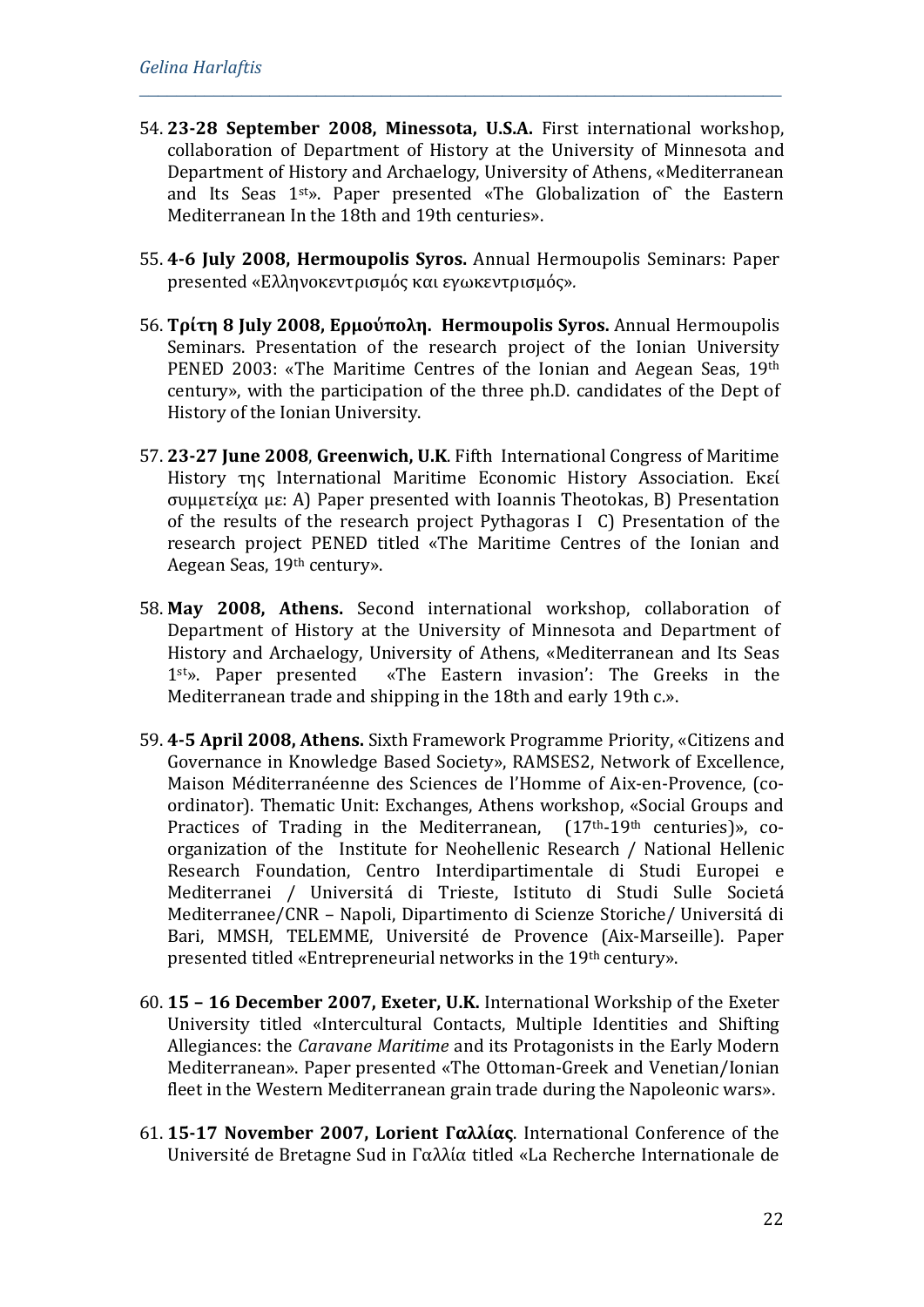l'Histoire Maritime : Essai d' Evaluation». Paper presented titled «Current Research in Maritime History in Greece».

- 62. **21 October 2007, Oslo Norway.** International conference of the University of Oslo, titled "International Merchant Shipping in the Nineteenth and Twentieth Centuries». Paper presented «Greek Shipping, 19th c.»
- 63. **13-15 September 2007, Geneva, Switzerland.** Commentator of a session in the 11th Annual Conference of the European Business History Association.
- 64. **4 March 2007, Athens.** Workshop «Circles and Centres of teaching history. Presence and Practice", organized by the Department of History and Archaelogy of the University of Athens. Paper presented on the Curriculum and the teaching of the Department of History of the Ionian University.
- 65. **5-9 June 2007, Athens.** Conference on «Constantine Karamanlis in the 20th century», organized by Karamanlis Foundation. Paper presented «The Greek Shipowners and Constantine Karamanlis, 1945-1975».
- 66. **21-25 August 2006, Helsinki, Finland.** Fourteenth International Economic History Congress. Paper presented with Sophia Laiou titled «Ottoman State , Finance and Maritime Trade: the emergence of an Ottoman- Greek fleet, 1780-1820».
- 67. **9-10 June 2006, Corfu.** International Conference, "Economic Development of South-eastern Europe in the 19th century», Historical Archive of Alpha Bank and University of Athens. Paper presented titled "Maritime transport and Port Systems in South-eastern Europe».
- 68. **4-7 May 2006, Messina – Taormina, Italy.** Second Mediterranean Maritime History Network. Paper presented «Grain trade from Levant in the port of Genoa during the Napoleonic wars».
- 69. **July 2005**, **Hermoupolis Syros**. Annual Seminars of Hermoupolis. Paper presented «Syros, the centre of the "dispersed city" of the Ionian and Aegean seas».
- 70. **1-2 October 2004, Hydra.** Conference «Economic Development and Greek Economy in the 19th century", Dpt of Economic Sciences, University of Athens and Archive of Alpha Bank. Paper presented «Shipping and Economic Development from the creation of the Greek States to the Balkan wars».
- **71.6-9 October 2004, Constantza, Romania**. 1st International Congress of Naval History. Paper presented titled «Greek entrepreneurs in the river and sea trade of the Danube in the second half of the 19th century».
- 72. **8-9 October 2004, Hydra.** Fifth Conference of Maritime Museums. Paper presented titled «Tracking ships».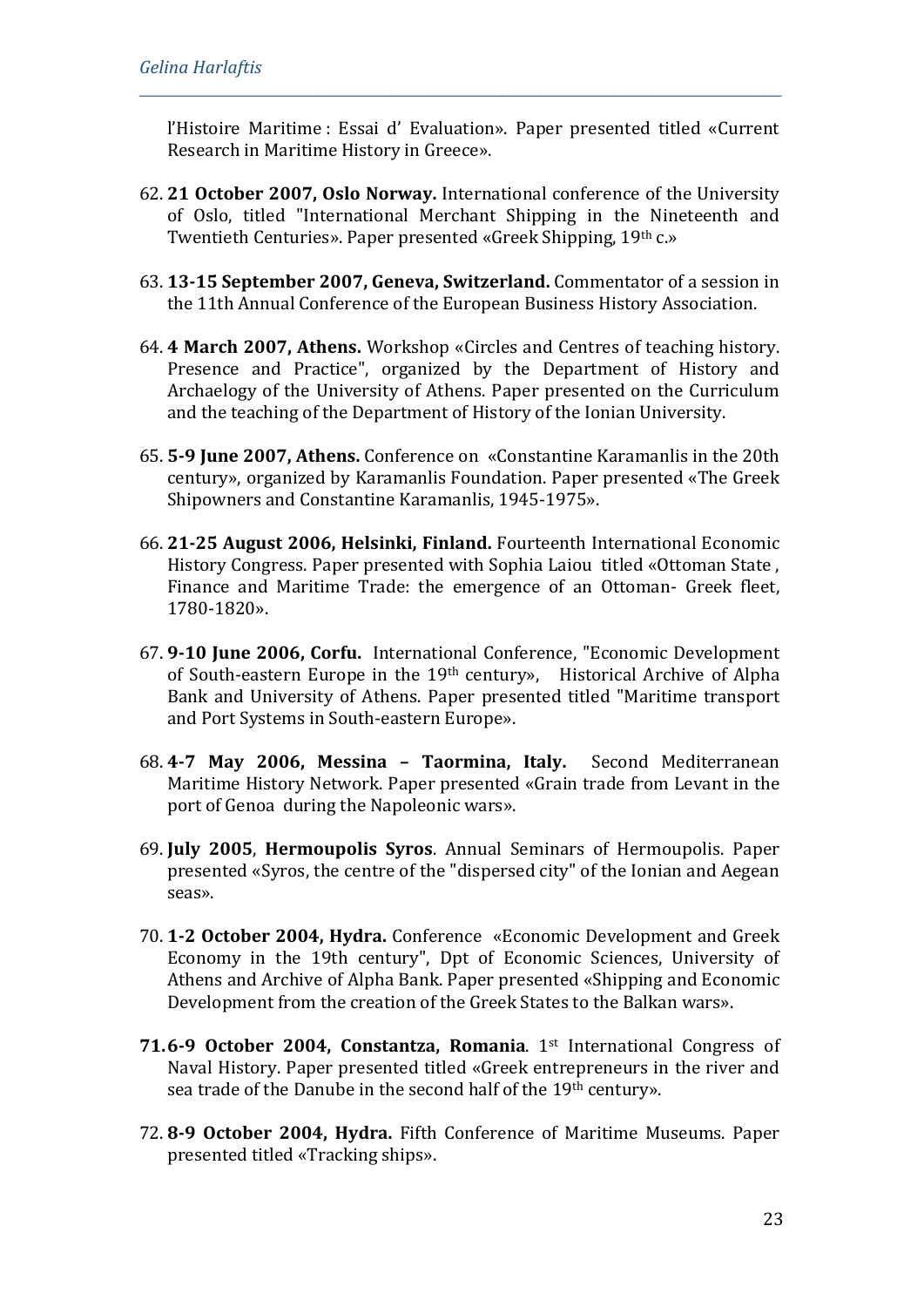73. **17-18 July 2004, Andros.** Conference «Andreas Embiricos and Andros», Association of Andriot Scientists to the Memory of Andreas Embiricos. Paper presented with Helen Beneki, «Greek shipping and the shipping of Embircos at the time of steamships».

- 74. **June 2004, Corfu.** IVth International Congress of Maritime History. Paper presented «Following the Nereids. The formation of Greek shipping statistics, 18th-20th centuries».
- *75.* **November 2003, Rhodes.** International Conference «Language, literature, culture in the Aegean» (Rhodes, 7-9 November 2003), organized by the Literature Department of the University of Athens*.* Paper presented titled «Travelling in the Aegean».
- *76.10-13 May 2003, Rome. Istituto Italiano per l'Africa e l'Oriente. Paper presented titled «Greeks in the sea-routes of Libya».*
- 77. **13-16 June 2002, Delphi.** Conference titled «Entrepreneurship in theory and in history», Οικονομικό Πανεπιστήμιο Αθηνών. Paper presented with Maria Christina Chatziioannou, «Greek Entrepreneurship in International & National Business in the Nineteenth & Twentieth Centuries».
- 78. **30 May-1 June 2002, Stockholm**. Conference of the European Association for Banking History e.V. Nordea & SEB, «Centres and Peripheries in Banking». Paper presented με Maria Christina Chatziioannou, titled «From the Levant to the City of London: Mercantile Credit in the Greek International Commercial Networks of the 18th and 19th centuries».
- 79. **August 2002, Buenos Aires, Argentina**. Τhirteenth Economic History Congress. Paper titled «Μapping Greek maritime diaspora».
- 80. **November 2002, Athens**. Fourth International History Conference, titled «Historiography of early modern and modern Greek History, 1833-2002», NRF/INE. Paper presented «Maritime History on board and on steam».
- 81. **11-14 December 2001, Perth/Freemantle Australia**. Conference «Μaritime History beyond 2000: Visions of Sea and Shore. An International Conference on Maritime History and Heritage». Paper presented με Maria-Christina Chadziioannou και Malcolm Tull, "Transplanting maritime traditions: from the Aegean islands to Western Australia".
- 82. **April 2001, Miami Florida**. 47th Business History Conference, Florida International University*.* Paper presented Ioannis Theotokas titled «Global Services of European Tramp Shipping Companies in the 20<sup>th</sup> century: The British and Greek cases».
- 83. **November 2000, Bremen, Germany**. Conference titled «Pirates and Privateers», Ubersee Museum. Paper presented titled «Greek privateers and pirates in the Age of Enlightenment: Myth and Reality».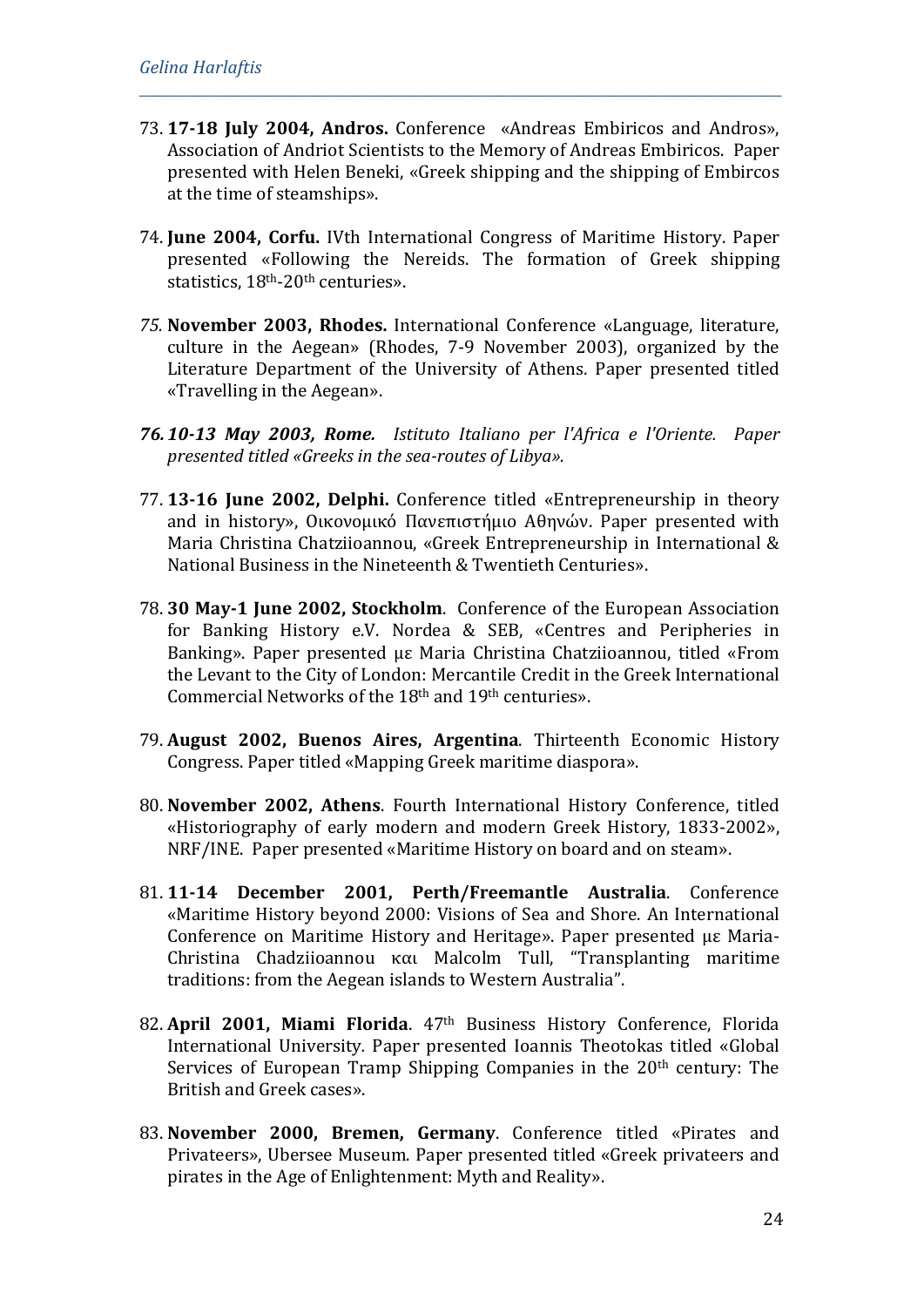84. **3-5 August 2000, Esbjerg, Denmark**. Third International Congress of Maritime History. Paper presented with Maria Christina Chatziioannou, «Corsairs and Pirates in Greek waters during the first third of the Nineteenth Century».

- 85. **6 May 2000 Greenwich.** Workshop titled «Modern Greece and World Shipping», National Maritime Museum/Goldsmiths University. Paper presented «The 19th century Greek Shipping Trade».
- 86. **5 February 2000, Cambridge,** Workshop titled «Corsairs and Pirates in the Ottoman Empire», Skilliter Centre for Ottoman Studies, Newnham College. Paper presented titled «Corsairs and pirates in the eastern Mediterranean, 15th to 19th centuries».
- 87. **14-15 January 2000, Rotterdam**, International Conference «Entrepreneurship and institutions in a comparative perspective: Europe and Asia, 16th-20th century». Paper presented titled «Greek shipping business in the 19th and 20th centuries: networks, diaspora and culture».
- *88.* **22-25 September 1999, Treilles, Γαλλία**. International Conference «Risques Financiers et Systeme de Credit en France et en Grece (XIXe et XXe siecles), Fondation des Treilles. Paper presented «Risk and Finance in the Greek-owned fleet 1830-1914».
- 89. **4-6 June 1998, Istanbul**. Economic History Conference «Long Run Economic Change in the Mediterranean Basin**,** Bogazici University/Harvard University. Paper presented with Vassilis Kardasis, «Changes in the Eastern Mediterranean Sea-Trade, 1880-1914».
- 90. **28-30 November 1996**, **Athens**. Conference «Harilaos Trikoupis and his epoch», Panteion University Paper presented titled «Greeks beyond the borders of the Greek state, in the sea routes between eastern and western Europe at the last third of the 19th century".
- 91. **7-9 November 1996, Piraeus**. International Conference in Quantitative Analysis, Πανεπιστήμιο Πειραιώς. Paper presented with Ioannis Theotokas, «Shipping Statistics and Archival Research. The case of Greek-owned shipping, 1830-1996».
- 92. **5-8 June 1996, Amsterdam**. Second International Congress οf Maritime History. Paper presented titled «Managing risk at sea: total losses in Greek ships an Greek shipping firms in the interwar period».
- 93. **November 1996, Piraeus**. Conference «Greek coasts and Seas in 2000". University of Piraeus. Paper presented with Ioannis Theotokas «Navigation and sea commercial routes in the Eastern Mediterranean, 19th-20th centuries».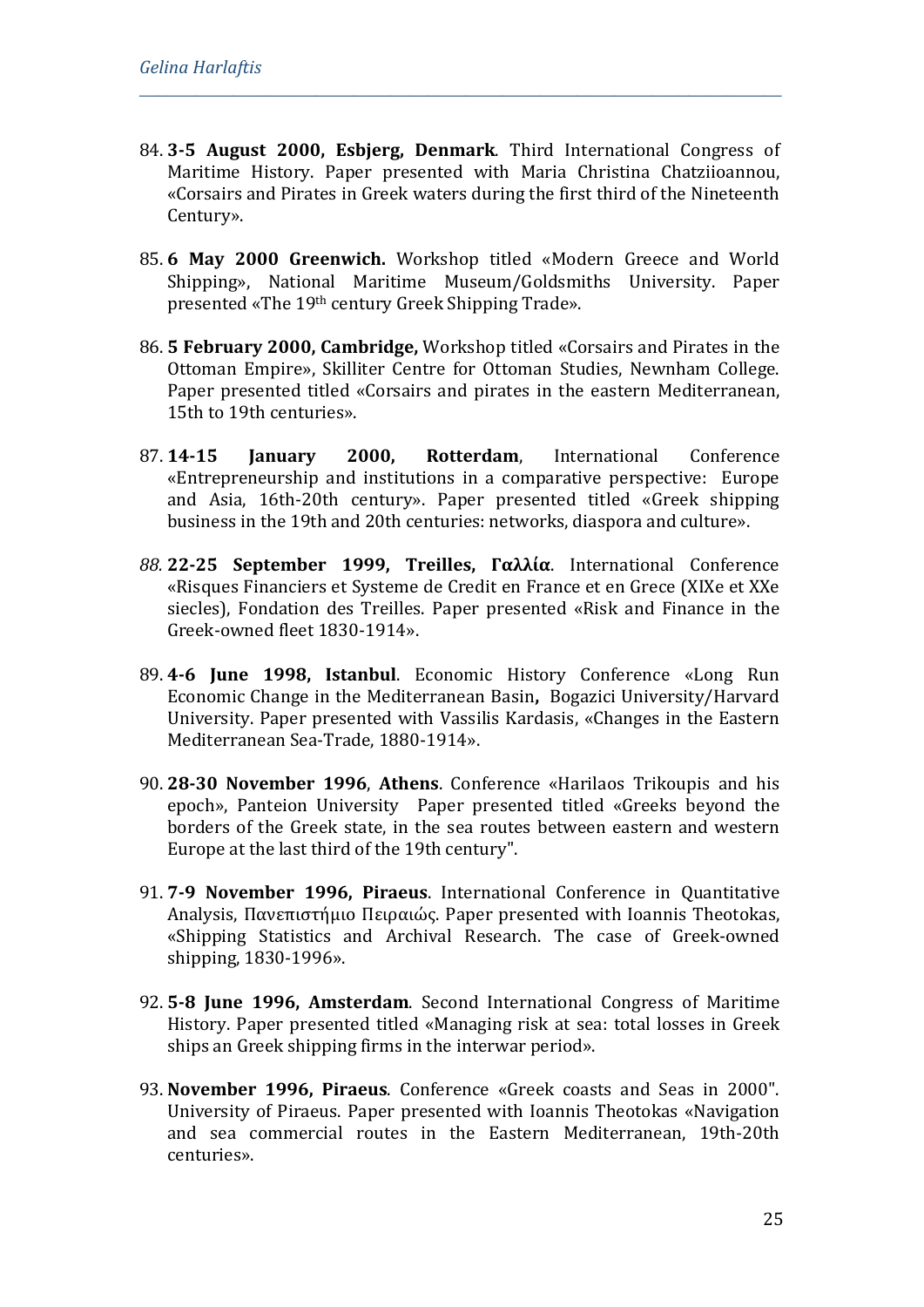94. **25 September-2 October 1996**, **Odessa.** Conference on «Greeks in Ukraine. 18th century, social life, trade and culture". Hellenic Cultural Foundation and Department of History of the University of Odessa. Paper presented titled «Greek commercial and maritime networks in southern Russia, 1830-1914».

*\_\_\_\_\_\_\_\_\_\_\_\_\_\_\_\_\_\_\_\_\_\_\_\_\_\_\_\_\_\_\_\_\_\_\_\_\_\_\_\_\_\_\_\_\_\_\_\_\_\_\_\_\_\_\_\_\_\_\_\_\_\_\_\_\_\_\_\_\_*

- 95. **19-21 October 1995, Rethymno**. International Colloquium, «European Enterprise: Strategies of Adaptation and Renewal in the XXth Century", Πανεπιστήμιο Κρήτης. Paper presented titled «Εntrepreneurial Strategies in the Greek Fleet in the first half of the twentieth century».
- 96. **September1994, Milano, Italy**. Eleventh International Economic History Congress. Paper presented titled «Patterns of Ownership and Finance in the Greek Deep-Sea Going Fleet, 1880-1914».
- 97. **May 1992, Athens**. International Conference titled "The diaspora of the Greeks in Russia", organized by the University of Athens. Paper presented «Black Sea-Marseille-London: axis of maritime and commercial activities».
- 98. **August 1992, Liverpool, Great Britain.** First International Maritime Congress, International Maritime Economic History Association. Paper presented titled, «The Greek Shipping Offices in London in the interwar Period».
- 99. **August 1992, Leuven, Belgium**. Τenth International Economic History Congress. Paper presented titled «Τhe Role of the Greeks in the Black Sea (1830-1900)».

#### **SEMINARS AND LECTURES IN FOREIGN UNIVERSITIES**

- 1. **24 June 2018**, **Nauplion**, Center for Hellenic Studies, Harvard University. Lecture titled "The rise of Greek-owned Shipping, 19th-20th century"
- 2. **24 March 2017, New York,** Lecture titled "Black Sea history, 19th с. Research and Writing», within the series of Lectures *Black Sea Networks,* organized by Columbia University
- **3. March 2016, Athens**, Academic Workshop *Repenser la Mediterranee. Questions d'Histoire et d'Historiographie en Mediterranee orientale / Rethinking the Mediterranean. History and Historiography issues on the Eastern Mediterranean* for ph.D. candidates within the international research network Ramses under the auspices of Maison Mediterraneenne des Sciences de l'Homme / Aix-Marseille Universite organized by the Ecole Francaise of Athens and the Institute of Historical Research of the National Research Foundation. Seminar on the History of the Black Sea.
- 4. **September 2015, Ancona**. Seminar to the European Business History Association Summer School, "Business History: debates, challenges and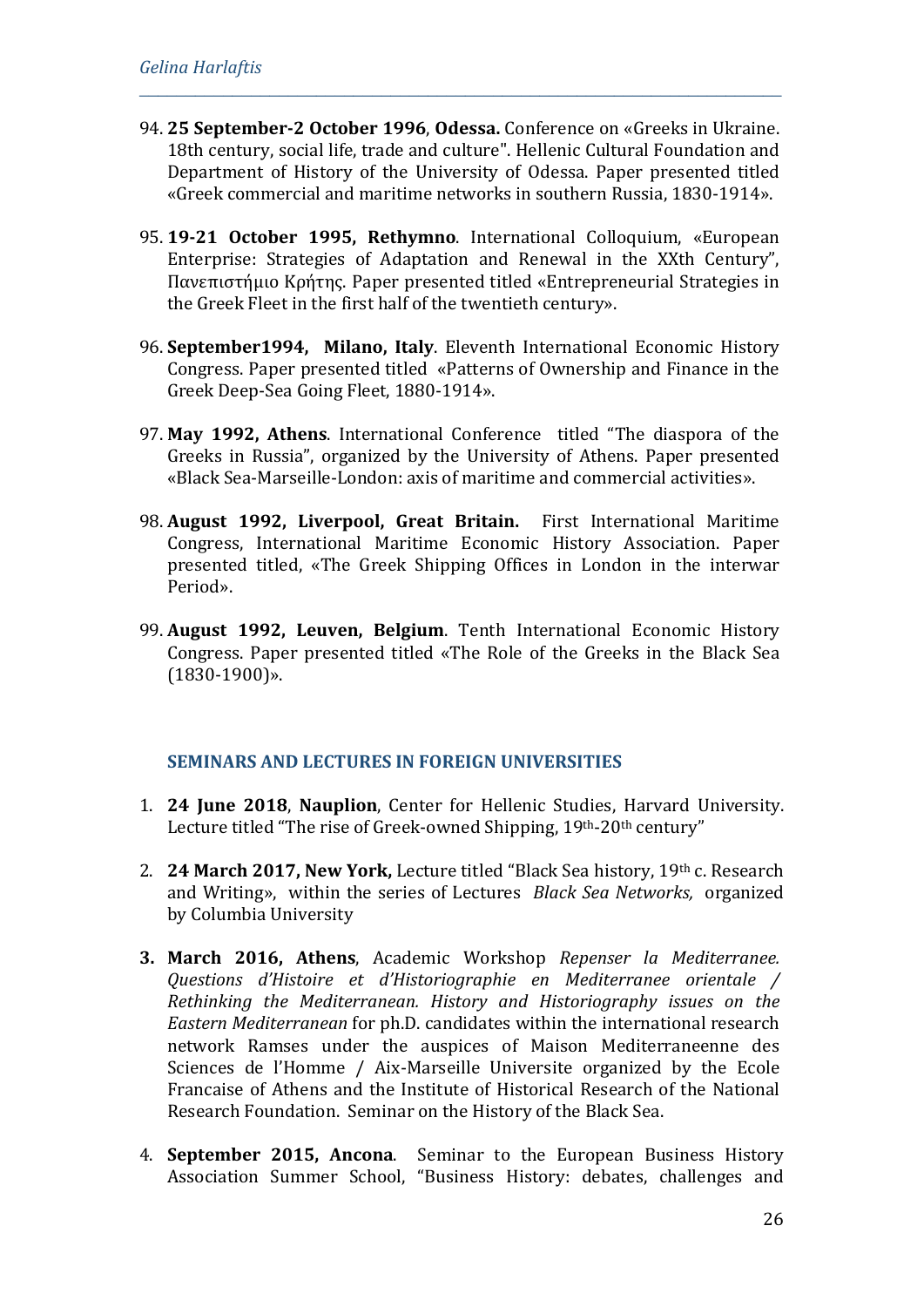opportunities".

5. **17 March 2012**, **Milano, Italy**. Invited speaker University of Bocconi. Lecture titled "Confronting the Russian and United States governments in 1880s and the 1950s: Greek shipowners in global business".

- 6. **20-22 October 2011, Porto, Portugal**. Invited speaker honorary lecture titled "Changes in the Mediterranean trade and shipping of the 18th c.:The dynamics of the 'maritime city' of the Ionian and Aegean Seas", in II Conference CITCEM, «Heritage, Uses and Representations of the Sea», FLUP.
- 7. **8 December 2011, London, U.K.** Invited speaker, lecture titled «Μr Onassis and Game Theory", στην International Commission for Maritime History, British Commission, Proctor Memorial Lecture.
- **8. 10 February 2009, Oxford, U.K,** in Visiting Fellows Colloquium of All Souls College. Seminar titled «Diaspora Family Networks, Business Groups and Global Institutions. From the Vaglianos to Onassis».
- 9. **5 November 2008, Cambridge Mass**., **U.S.A.** Center for European Studies, Harvard University, Greek Study Group. Lecture titled «Leaders in the World Shipping Business: Greek Shipping Family Firms».
- 10. **18 November 2008, Cambridge Mass**., **U.S.A.** Seminar titled «From the Vagliano bros to Aristotle Onassis. International Family Networks, Business Groups and Diaspora Capitalism» within the framework of the seminars of Business History of Harvard Business School.
- *11.* **30 October 2008, Μichigan, U.S.A.** Center for European Studies/European Union Center, University of Michigan. Lecture titled "Mediterranean entrepreneurial diaspora networks in the Long Nineteenth Century».
- *12. 23-27 June 2008, Greenwich, U.K., Vth International Maritime History Conference της Ιnternational Maritime Economic History Association. As President of ΙΜΕΗΑ* Presidential Address *«Reaching the centre».*
- *13. 5 February 2008, Paris, France. Seminar in Έcole des Hautes Études en Sciences Sociales, titled «Allies or enemies of the state? Pirates, corsairs and privateers in the Levant seas, 1770s-1820s».*
- 14. **23 April 2007, Exeter, U.K.,** Centre for Maritime Historical Studies, University of Exeter.Διάλεξη titled «The Rise of the Greek Fleet in Mediterranean shipping and trade during the 18th c.».
- 17. **6-7 June 2006**, **Haifa, Israel.** International Conference «Competing Networks: Greek and Other Commercial Houses in the Mediterranean during the Long Nineteenth Century», University of Haifa. Plenary speech titled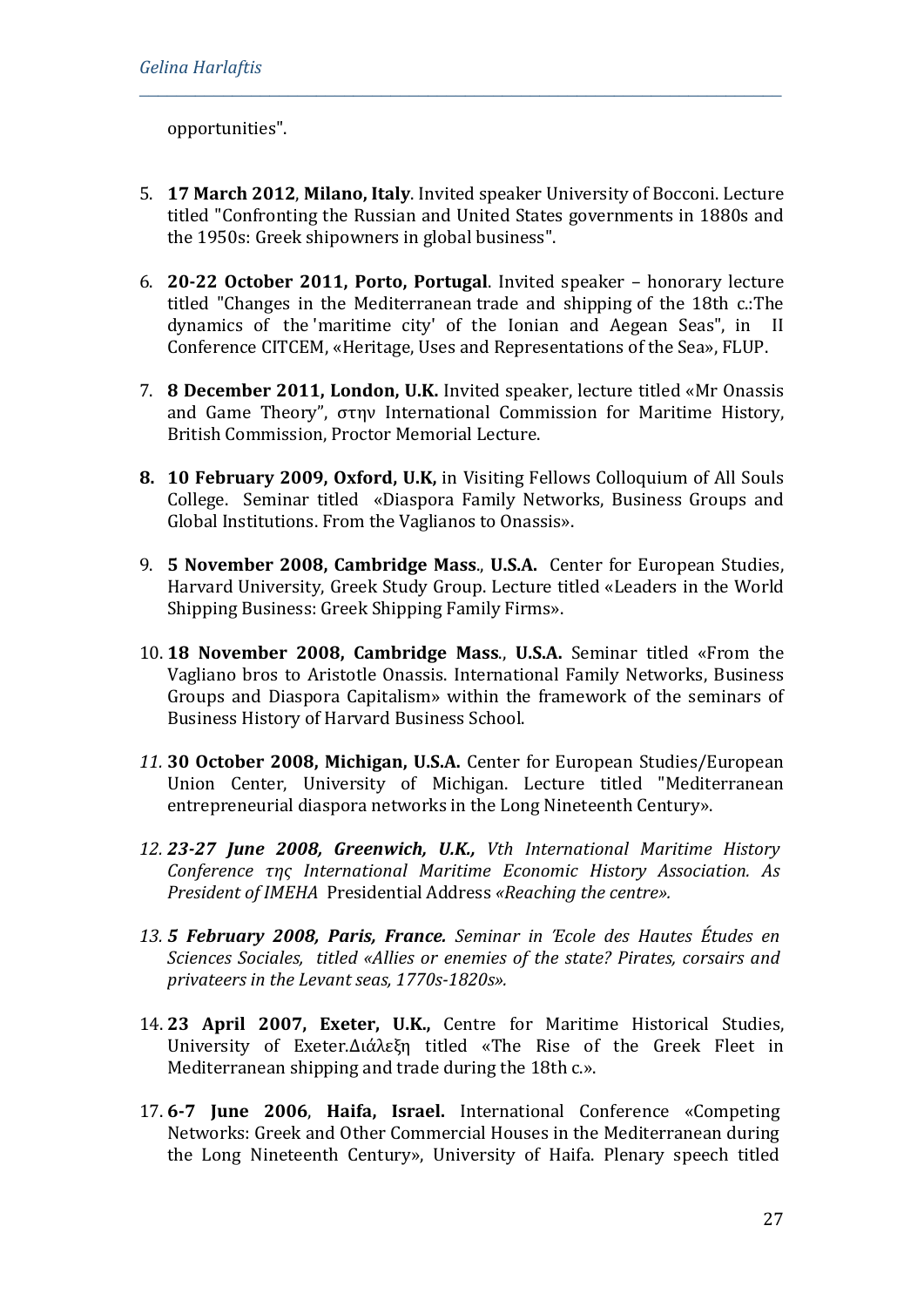«Mediterranean entrepreneurial Diaspora networks during the Long Nineteenth Century».

*\_\_\_\_\_\_\_\_\_\_\_\_\_\_\_\_\_\_\_\_\_\_\_\_\_\_\_\_\_\_\_\_\_\_\_\_\_\_\_\_\_\_\_\_\_\_\_\_\_\_\_\_\_\_\_\_\_\_\_\_\_\_\_\_\_\_\_\_\_*

- 18. **3 October 2006, Boston, U.S.A.,** History Dpt, Fletcher School of Law and Diplomacy, Tufts University. Lecture titled «The Mediterranean and Greek Diaspora Entrepreneurial Networks, 18th-19th centuries».
- 19. **4 October 2006, Boston, U.S.A.** Tufts University, Fares Center for Eastern Mediterranean Studies, Seminar given within the course of professor καθηγήτρια Leila Fawaz titled «Northeastern Mediterranean during the Balkan Wars».
- 20. **31 March 2005, Liverpool, U.K.**. Lecturer of Peter Davies Lecture 2005, titled «The common business strategies of the north and south. Βritish and Greek tramp shipping companies in the late 19<sup>th</sup> and early 20<sup>th</sup> centuries».
- 21. **11-14 December 2001, Perth/Fremantle, Australia.** «Maritime History beyond 2000: Visions of Sea and Shore. An International Conference on Maritime History and Heritage», University of Western Australia. Plenary lecture titled «Maritime History since Braudel».
- 22. **March 2000, New York, U.S.A.** «Greek Shipping in the 20th century: Myth or Reality?», the Kimon Α. Doukas Lecture, Program in Hellenic Studies, Columbia University**.**
- 23. **March 2000, Sacramento, California, U.S.A.** «The Greek International Maritime Network in the 19<sup>th</sup> and 20<sup>th</sup> centuries: Diaspora and Culture», The Speros Basil Vryonis Center for the Study of Hellenism.
- 24. **1-8 October 1998, Havana, Cuba**.Lecture titled «El Auge de la Industria Naviera Griega en el siglo Veinte», within the framework of a Hellenic Cultural Week «Grecia, Luz, Civilizacion» organized by the Hellenic Embassy of Havana.
- 25. **9 December 1995, London, U.K.** Lecture at the British Commission for Maritime History in Κing's College, University of London. Lecture titled «Τhe International Network of the Greeks in the 20th Century».

### **OTHER ACADEMIC ACTIVITIES**

Series editor "Brills' Studies in Maritime History", Brill, Leiden, The Netherlands

1) Werner Scheltjens, *Dutch Deltas. Emergence, Functions and Structure of the Low Countries' Maritime Transport System, ca. 1300-1850*, BSMH vol. 1 , Brill, 2015

2) [Apostolos Delis,](https://brill.com/search?f_0=author&q_0=Apostolos+Delis) *[Mediterranean Wooden Shipbuilding.](https://brill.com/abstract/title/31874) Economy, Technology and Institutions in Syros in the Nineteenth Century*, BSMH vol. 2 , Brill, 2016